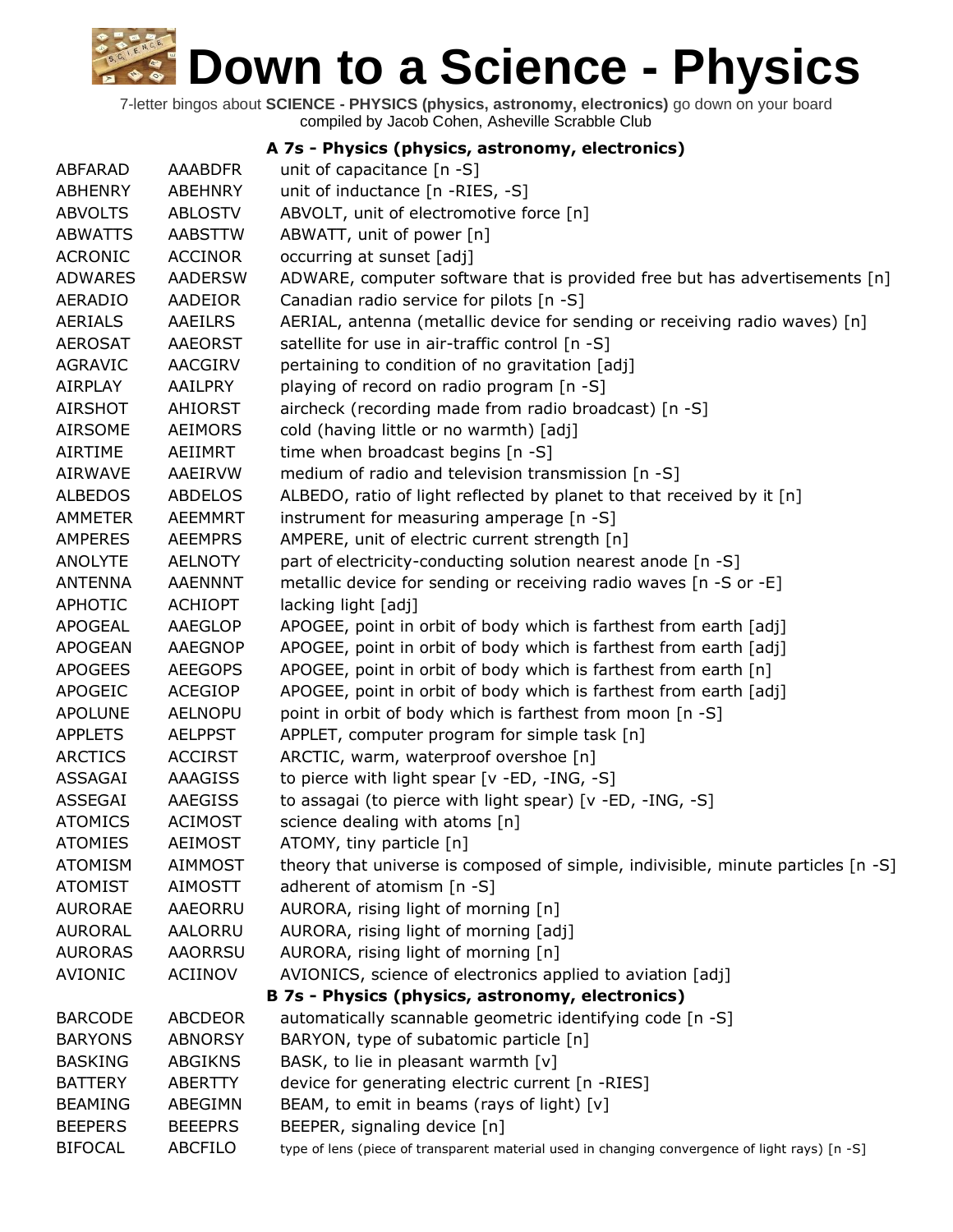| <b>BIMORPH</b> | <b>BHIMOPR</b> | device consisting of two crystals cemented together [n -S]                          |
|----------------|----------------|-------------------------------------------------------------------------------------|
| <b>BIOCHIP</b> | <b>BCHIIOP</b> | hypothetical computer component that uses proteins to store or process data [n -S]  |
| <b>BIONICS</b> | <b>BCIINOS</b> | science joining biology and electronics [n]                                         |
| <b>BIOTECH</b> | <b>BCEHIOT</b> | applied biology [n -S]                                                              |
| <b>BIRDING</b> | <b>BDGIINR</b> | BIRD, to hunt birds (winged, warm-blooded vertebrates) [v]                          |
| <b>BITCOIN</b> | <b>BCIINOT</b> | blockchain currency [n -S]                                                          |
| <b>BITMAPS</b> | <b>ABIMPST</b> | BITMAP, to represent something as bitmap (array of bits) [v]                        |
| <b>BITRATE</b> | ABEIRTT        | data transmission speed [n -S]                                                      |
| <b>BITWISE</b> | <b>BEIISTW</b> | denoting operator in computer program that deals with bits [adj]                    |
| <b>BLOGGED</b> | <b>BDEGGLO</b> | BLOG, to record personal comments on Web site [v]                                   |
| <b>BLOGGER</b> | <b>BEGGLOR</b> | one who blogs [n -S]                                                                |
| <b>BOFFINS</b> | <b>BFFINOS</b> | BOFFIN, scientific expert [n]                                                       |
| <b>BOFFINY</b> | <b>BFFINOY</b> | BOFFIN, scientific expert [adj]                                                     |
| <b>BOHRIUM</b> | <b>BHIMORU</b> | radioactive element [n -S]                                                          |
| <b>BOLIDES</b> | <b>BDEILOS</b> | BOLIDE, exploding meteor [n]                                                        |
| <b>BOOMBOX</b> | <b>BBMOOOX</b> | portable radio and tape or compact disc player [n -ES]                              |
| <b>BOOTING</b> | <b>BGINOOT</b> | BOOT, to load program into computer [v]                                             |
| <b>BORKING</b> | <b>BGIKNOR</b> | act of attacking candidate in media [n -S] / BORK, to attack candidate in media [v] |
| <b>BOSONIC</b> | <b>BCINOOS</b> | BOSON, subatomic particle [adj]                                                     |
| <b>BOTNETS</b> | <b>BENOSTT</b> | BOTNET, network of computers controlled by malware [n]                              |
| <b>BRANDED</b> | <b>ABDDENR</b> | BRAND, to mark with hot iron [v]                                                    |
| <b>BRANDER</b> | <b>ABDENRR</b> | one that brands (to mark with hot iron) [n -S]                                      |
| <b>BROILED</b> | <b>BDEILOR</b> | BROIL, to cook by direct heat [v]                                                   |
| <b>BUOYANT</b> | <b>ABNOTUY</b> | having buoyancy (tendency to float) [adj]                                           |
| <b>BUSBARS</b> | <b>ABBRSSU</b> | BUSBAR, type of electrical conductor [n]                                            |
|                |                | C 7s - Physics (physics, astronomy, electronics)                                    |
| <b>CALCARS</b> | <b>AACCLRS</b> | CALCAR, type of oven (enclosed compartment in which substances are heated) [n]      |
| <b>CALCINE</b> | <b>ACCEILN</b> | to reduce to calx by heat [v -D, -NING, -S]                                         |
| CALORIC        | <b>ACCILOR</b> | heat $[n - S]$                                                                      |
| CALORIE        | <b>ACEILOR</b> | unit of heat $[n -S]$                                                               |
| <b>CANDELA</b> | <b>AACDELN</b> | unit of light intensity [n -S]                                                      |
| <b>CAPCOMS</b> | <b>ACCMOPS</b> | CAPCOM, ground operaor who communicates with astronaut [n]                          |
| <b>CAPTCHA</b> | <b>AACCHPT</b> | Turing test used to vet website users [n -S]                                        |
| <b>CATFISH</b> | <b>ACFHIST</b> | to deceive using false online persona [v -ED, -ING, -ES]                            |
| <b>CATHODE</b> | <b>ACDEHOT</b> | negatively charged electrode [n -S]                                                 |
| <b>CAUDLES</b> | <b>ACDELSU</b> | CAUDLE, warm beverage [n]                                                           |
| <b>CENTALS</b> | <b>ACELNST</b> | CENTAL, unit of weight [n]                                                          |
| <b>CENTNER</b> | <b>CEENNRT</b> | unit of weight [n -S]                                                               |
| <b>CENTRAL</b> | <b>ACELNRT</b> | telephone exchange [n -S]                                                           |
| <b>CEPHEID</b> | <b>CDEEHIP</b> | giant star [n -S]                                                                   |
| <b>CERAMAL</b> | <b>AACELMR</b> | heat-resistant alloy [n -S]                                                         |
| <b>CERMETS</b> | <b>CEEMRST</b> | CERMET, ceramal (heat-resistant alloy) [n]                                          |
| <b>CHAFING</b> | <b>ACFGHIN</b> | CHAFE, to warm by rubbing [v]                                                       |
| <b>CHAFING</b> | <b>ACFGHIN</b> | CHAFE, to warm by rubbing $[v]$                                                     |
| <b>CHAMBRE</b> | <b>ABCEHMR</b> | brought (as wine) to room temperature [adj]                                         |
| <b>CHAOSES</b> | <b>ACEHOSS</b> | CHAOS, state of total disorder; confused mass [n]                                   |
| <b>CHAOTIC</b> | <b>ACCHIOT</b> | CHAOS, state of total disorder; confused mass [adj]                                 |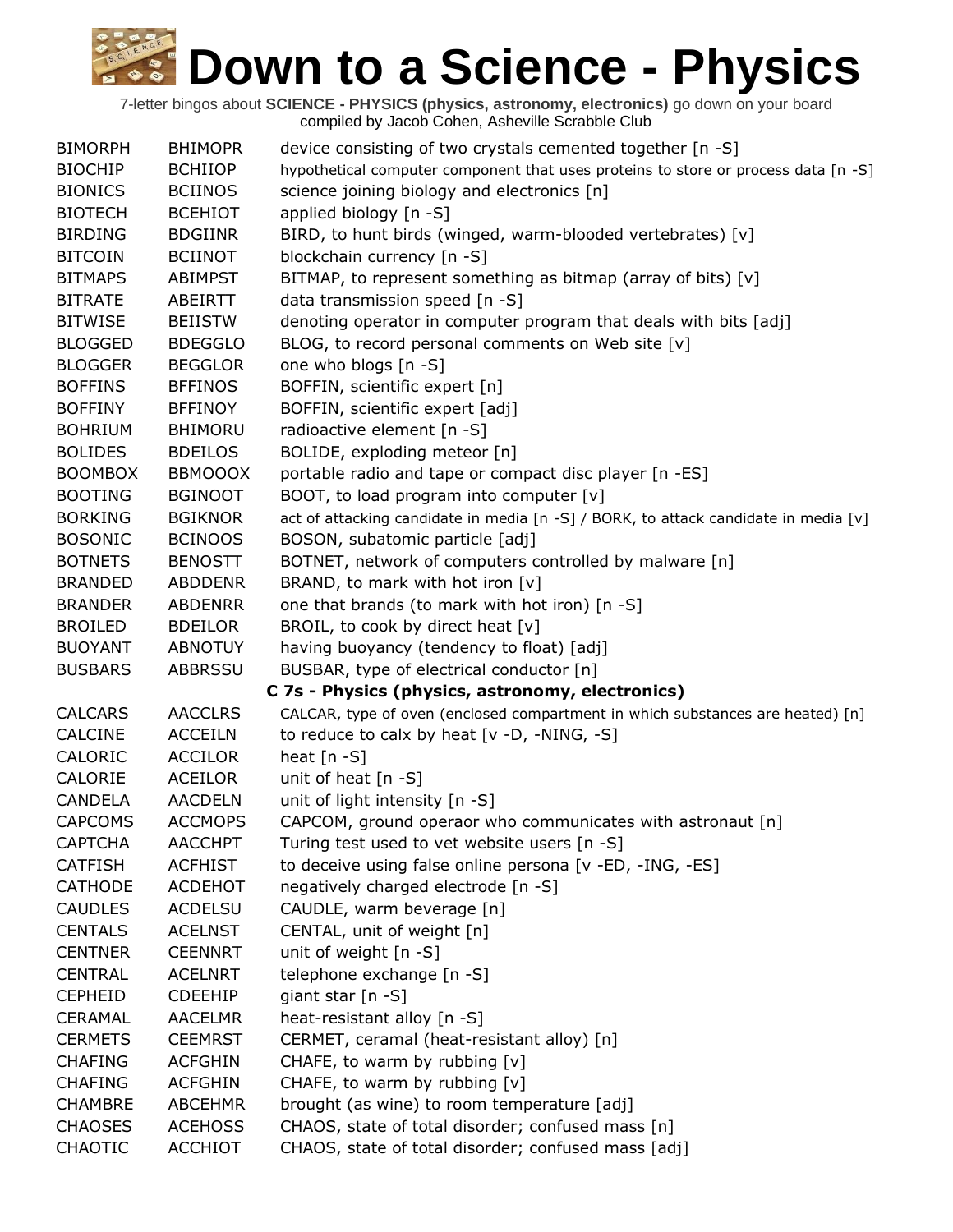| <b>CHARISM</b> | <b>ACHIMRS</b> | charisma (special magnetic appeal) [n -S]                                                            |
|----------------|----------------|------------------------------------------------------------------------------------------------------|
| <b>CHILLED</b> | <b>CDEHILL</b> | CHILL, to make cold [v]                                                                              |
| <b>CHILLER</b> | <b>CEHILLR</b> | CHILL, cool (moderately cold) [adj] / one that chills (to make cold) [n -S]                          |
| <b>CHINOOK</b> | <b>CHIKNOO</b> | warm wind $[n -S]$                                                                                   |
| <b>CHIPSET</b> | <b>CEHIPST</b> | set of integrated circuits [n -S]                                                                    |
| <b>CHRONON</b> | <b>CHNNOOR</b> | hypothetical unit of time [n -S]                                                                     |
| <b>CHYRONS</b> | <b>CHNORSY</b> | CHYRON, type of digital graphic video display [n]                                                    |
| <b>CIPHONY</b> | <b>CHINOPY</b> | electronic scrambling of voice transmissions [n -NIES]                                               |
| <b>CLASSON</b> | <b>ACLNOSS</b> | subatomic particle [n -S]                                                                            |
| <b>CODABLE</b> | <b>ABCDELO</b> | capable of being coded [adj]                                                                         |
| <b>CODINGS</b> | <b>CDGINOS</b> | CODING, process of converting into symbols [n]                                                       |
| <b>COHERER</b> | <b>CEEHORR</b> | device used to detect radio waves [n -S]                                                             |
| <b>COLDEST</b> | <b>CDELOST</b> | COLD, having little or no warmth [adj]                                                               |
| <b>COLDISH</b> | <b>CDHILOS</b> | somewhat cold [adj]                                                                                  |
| <b>COLURES</b> | <b>CELORSU</b> | COLURE, astronomical circle [n]                                                                      |
| <b>COMETIC</b> | <b>CCEIMOT</b> | pertaining to comet [adj]                                                                            |
| <b>COMPUTE</b> | <b>CEMOPTU</b> | to calculate [v -D, -TING, -S]                                                                       |
| <b>CONLANG</b> | <b>ACGLNNO</b> | constructed language [n -S]                                                                          |
| <b>CONVECT</b> | <b>CCENOTV</b> | to transfer heat by process of circulation [v -ED, -ING, -S]                                         |
| <b>COOKERS</b> | <b>CEKOORS</b> | COOKER, one that cooks (to prepare food by heating) [n]                                              |
| <b>COOKING</b> | <b>CGIKNOO</b> | COOK, to prepare food by heating [v]                                                                 |
| <b>COOLANT</b> | <b>ACLNOOT</b> | fluid used to cool engines [n -S]                                                                    |
| <b>COOLERS</b> | <b>CELOORS</b> | COOLER, something that cools (to make less warm) [n]                                                 |
| <b>COOLEST</b> | <b>CELOOST</b> | COOL, moderately cold [adj]                                                                          |
| <b>COOLING</b> | <b>CGILNOO</b> | COOL, to make less warm [v]                                                                          |
| <b>COOLISH</b> | <b>CHILOOS</b> | somewhat cool [adj]                                                                                  |
| <b>COOLTHS</b> | <b>CHLOOST</b> | COOLTH, coolness (state of being cool (moderately cold)) [n]                                         |
| <b>CORONAE</b> | <b>ACENOOR</b> | CORONA, luminous circle around celestial body [n]                                                    |
| <b>CORONAS</b> | <b>ACNOORS</b> | CORONA, luminous circle around celestial body [n]                                                    |
| <b>COSMISM</b> | <b>CIMMOSS</b> | philosophical theory of cosmic evolution [n -S]                                                      |
| <b>COSMIST</b> | <b>CIMOSST</b> | supporter of cosmism (philosophical theory of cosmic evolution) [n -S]                               |
| <b>COULOMB</b> | <b>BCLMOOU</b> | electrical measure [n -S]                                                                            |
| <b>CRYOGEN</b> | <b>CEGNORY</b> | substance for producing low temperatures [n -S]                                                      |
| <b>CURITES</b> | <b>CEIRSTU</b> | CURITE, radioactive mineral [n]                                                                      |
| <b>CURIUMS</b> | <b>CIMRSUU</b> | CURIUM, radioactive element [n]                                                                      |
| <b>CURSORS</b> | <b>CORRSSU</b> | CURSOR, light indicator on computer display [n]                                                      |
|                |                | D 7s - Physics (physics, astronomy, electronics)                                                     |
| <b>DALTONS</b> | <b>ADLNOST</b> | DALTON, unit of atomic mass [n]                                                                      |
| <b>DARKENS</b> | <b>ADEKNRS</b> | DARKEN, to make dark (having little or no light) [v]                                                 |
| <b>DARKEST</b> | <b>ADEKRST</b> | DARK, having little or no light [adj]                                                                |
| <b>DAWNING</b> | <b>ADGINNW</b> | daybreak (first appearance of light in morning) [n -S] / DAWN, to begin to grow light in morning [v] |
| <b>DAYSIDE</b> | <b>ADDEISY</b> | sun side of planet or moon [n -S]                                                                    |
| <b>DAYSTAR</b> | <b>AADRSTY</b> | planet visible in east just before sunrise [n -S]                                                    |
| <b>DAYTIME</b> | <b>ADEIMTY</b> | day (time between sunrise and sunset) [n -S]                                                         |
| <b>DAZZLED</b> | ADDELZZ        | DAZZLE, to blind by bright light [v]                                                                 |
| <b>DAZZLER</b> | <b>ADELRZZ</b> | one that dazzles (to blind by bright light) [n -S]                                                   |
| <b>DAZZLES</b> | ADELSZZ        | DAZZLE, to blind by bright light [v]                                                                 |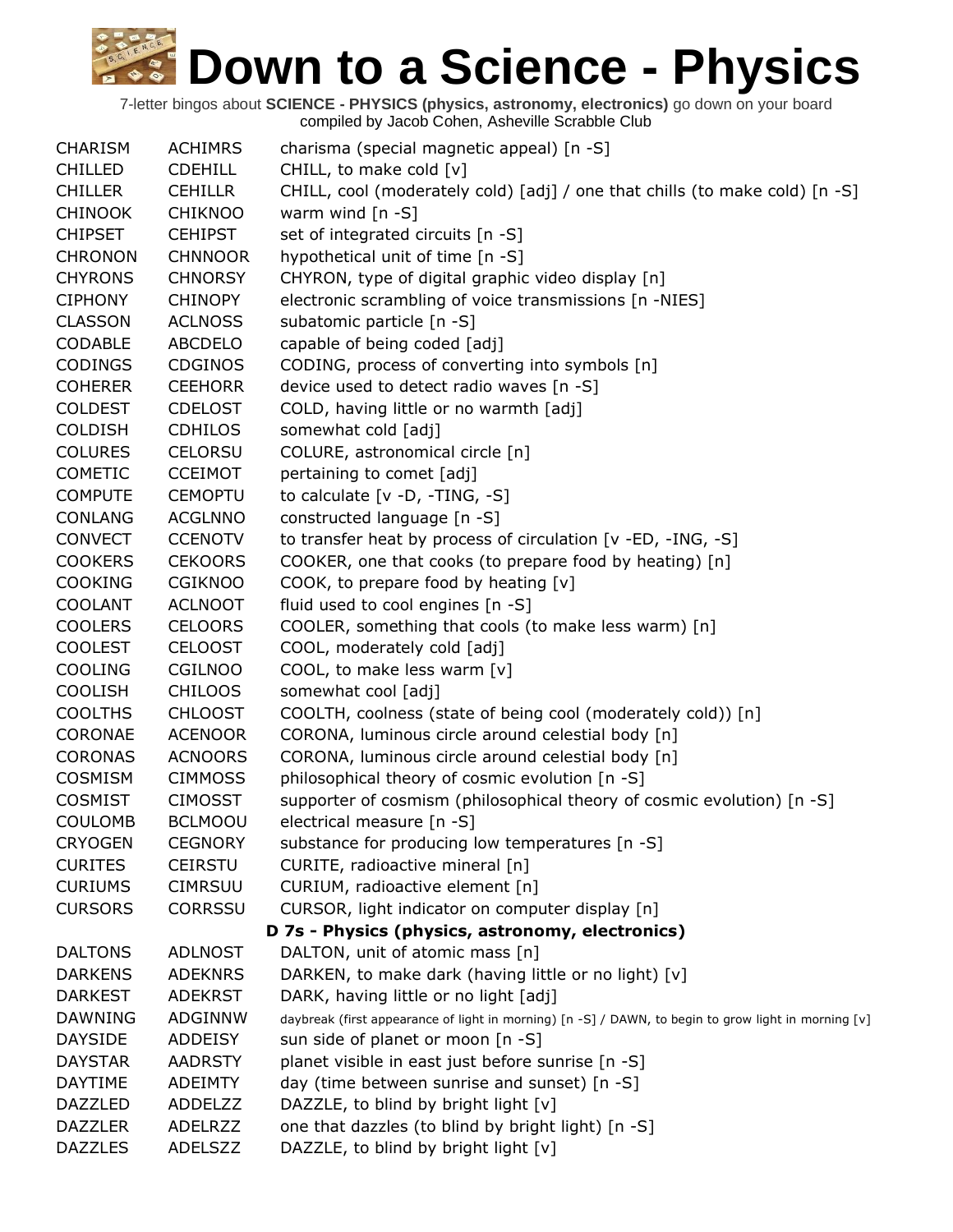| <b>DECODED</b> | <b>CDDDEEO</b> | DECODE, to convert coded message into plain language [v]                                     |
|----------------|----------------|----------------------------------------------------------------------------------------------|
| <b>DECODER</b> | <b>CDDEEOR</b> | one that decodes (to convert coded message into plain language) [n -S]                       |
| <b>DECODES</b> | <b>CDDEEOS</b> | DECODE, to convert coded message into plain language [v]                                     |
| <b>DECRYPT</b> | <b>CDEPRTY</b> | to decode (to convert coded message into plain language) [v -ED, -ING, -S]                   |
| <b>DEFRAGS</b> | <b>ADEFGRS</b> | DEFRAG, to eliminate fragmentation in computer file [v]                                      |
| <b>DEGAUSS</b> | ADEGSSU        | to demagnetize [v -ED, -ING, -ES]                                                            |
| <b>DELINKS</b> | <b>DEIKLNS</b> | DELINK, to break connection with [v]                                                         |
| <b>DEORBIT</b> | <b>BDEIORT</b> | to come out of orbit [v -ED, -ING, -S]                                                       |
| <b>DEPERMS</b> | <b>DEEMPRS</b> | DEPERM, to demagnetize [v]                                                                   |
| <b>DIATRON</b> | <b>ADINORT</b> | circuitry designed that uses diodes [n -S]                                                   |
| <b>DIGICAM</b> | <b>ACDGIIM</b> | digital camera [n -S]                                                                        |
| <b>DIOPTER</b> | <b>DEIOPRT</b> | measure of refractive power [n -S]                                                           |
| <b>DIOPTRE</b> | <b>DEIOPRT</b> | diopter (measure of refractive power) [n -S]                                                 |
| <b>DIPHASE</b> | <b>ADEHIPS</b> | having two phases [adj]                                                                      |
| <b>DIPOLAR</b> | <b>ADILOPR</b> | DIPOLE, pair of equal and opposite electric charges [adj]                                    |
| <b>DIPOLES</b> | <b>DEILOPS</b> | DIPOLE, pair of equal and opposite electric charges [n]                                      |
| <b>DONGLES</b> | <b>DEGLNOS</b> | DONGLE, device for computer [n]                                                              |
| <b>DUBNIUM</b> | <b>BDIMNUU</b> | radioactive element [n -S]                                                                   |
| <b>DUBSTEP</b> | <b>BDEPSTU</b> | type of electronic dance music [n -S]                                                        |
| <b>DYNAMIC</b> | <b>ACDIMNY</b> | physical force [n -S]                                                                        |
| <b>DYNAMOS</b> | <b>ADMNOSY</b> | DYNAMO, generator [n]                                                                        |
| <b>DYNODES</b> | <b>DDENOSY</b> | DYNODE, type of electrode [n]                                                                |
|                |                | E 7s - Physics (physics, astronomy, electronics)                                             |
| <b>ECHELLE</b> | <b>CEEEHLL</b> | device for spreading light into its component colors [n -S]                                  |
| <b>ELECTRO</b> | <b>CEELORT</b> | to make metallic copy of page of type for printing [v -ED, -ING, -S]                         |
| <b>EMAILED</b> | ADEEILM        | EMAIL, to send message to by computer $[v]$                                                  |
| <b>ENCODED</b> | <b>CDDEENO</b> | ENCODE, to put into code [v]                                                                 |
| <b>ENCODER</b> | <b>CDEENOR</b> | one that encodes (to put into code) [n -S]                                                   |
| <b>ENCODES</b> | <b>CDEENOS</b> | ENCODE, to put into code [v]                                                                 |
| <b>ENFEVER</b> | <b>EEEFNRV</b> | to fever (to affect with fever (abnormal elevation of body temperature)) [v -ED, -ING, -S]   |
| <b>ENTROPY</b> | <b>ENOPRTY</b> | thermodynamic measure of disorder [n -PIES]                                                  |
| <b>EQUINOX</b> | EINOQUX        | point on celestial sphere [n -ES]                                                            |
| <b>ETOILES</b> | <b>EEILOST</b> | ETOILE, star [n]                                                                             |
| <b>EUCRITE</b> | <b>CEEIRTU</b> | type of meteorite [n -S]                                                                     |
| <b>EXABYTE</b> | <b>ABEETXY</b> | one quintillion bytes [n -S]                                                                 |
| <b>EXCIMER</b> | <b>CEEIMRX</b> | dimer that exists in excited state [n -S]                                                    |
| <b>EXCITON</b> | <b>CEINOTX</b> | phenomenon occurringin excited crystal [n -S]                                                |
|                |                | F 7s - Physics (physics, astronomy, electronics)                                             |
| <b>FACULAE</b> | <b>AACEFLU</b> | FACULA, unusually bright spot on sun's surface [n]                                           |
| <b>FACULAR</b> | <b>AACFLRU</b> | FACULA, unusually bright spot on sun's surface [adj]                                         |
| <b>FALLERS</b> | <b>AEFLLRS</b> | FALLER, one that falls (to descend under force of gravity) [n]                               |
| <b>FALLING</b> | <b>AFGILLN</b> | FALL, to descend under force of gravity [v]                                                  |
| <b>FALLOUT</b> | <b>AFLLOTU</b> | radioactive debris resulting from nuclear explosion [n -S]                                   |
| <b>FANNERS</b> | <b>AEFNNRS</b> | FANNER, one that fans (to cool or refresh with fan (device for putting air into motion)) [n] |
| <b>FANNING</b> | <b>AFGINNN</b> | FAN, to cool or refresh with fan (device for putting air into motion) [v]                    |
| <b>FARADAY</b> | <b>AAADFRY</b> | unit of electricity [n -S]                                                                   |
| FARADIC        | <b>AACDFIR</b> | pertaining to type of electric current [adj]                                                 |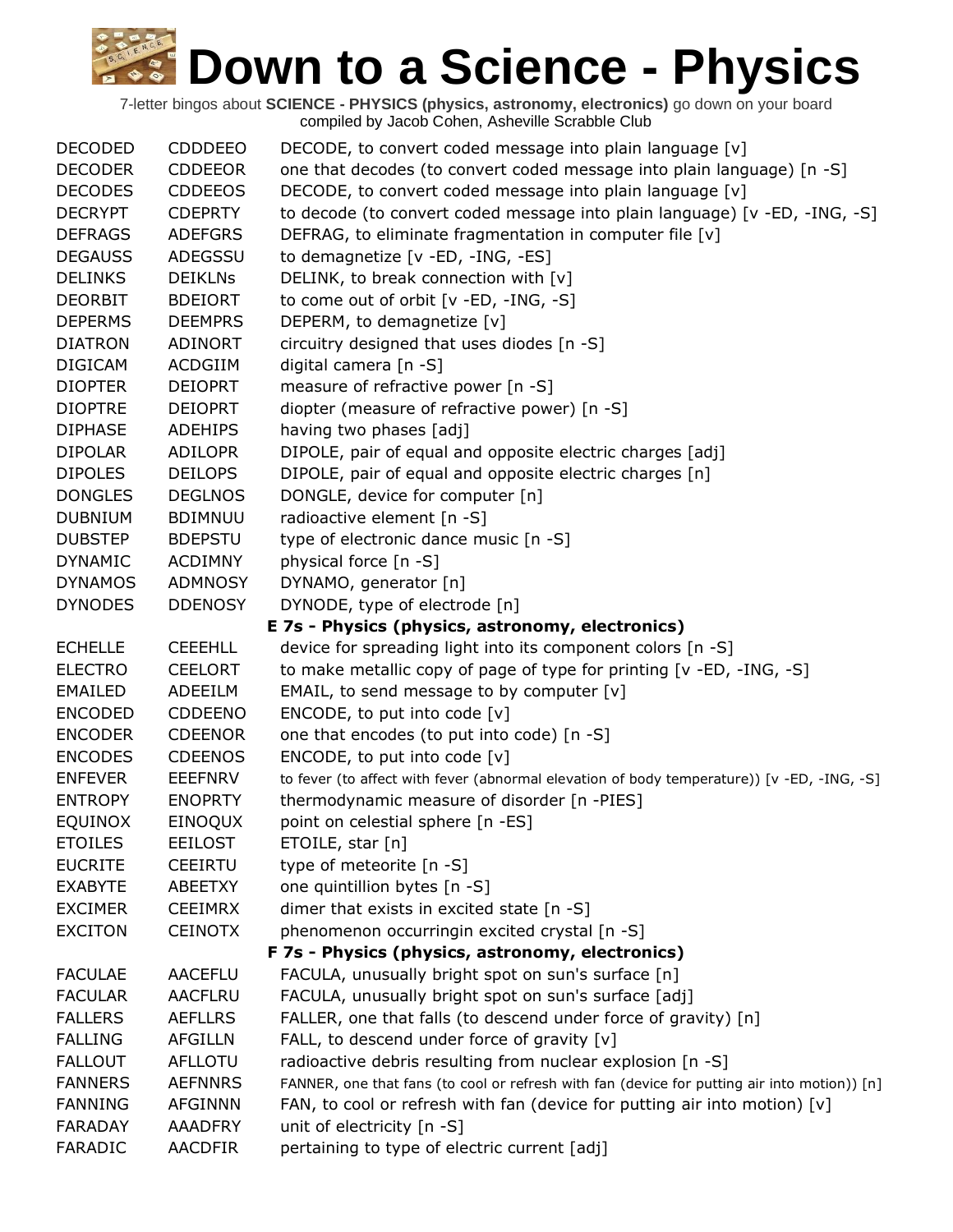| <b>FAXABLE</b> | <b>AABEFLX</b> | FAX, to transmit and reproduce by electronic means [adj]                                       |
|----------------|----------------|------------------------------------------------------------------------------------------------|
| <b>FERMION</b> | <b>EFIMNOR</b> | type of atomic particle [n -S]                                                                 |
| <b>FERMIUM</b> | EFIMMRU        | radioactive element [n -S]                                                                     |
| <b>FERRITE</b> | <b>EEFIRRT</b> | magnetic substance [n -S]                                                                      |
| <b>FEVERED</b> | <b>DEEEFRV</b> | FEVER, to affect with fever (abnormal elevation of body temperature) [v]                       |
| <b>FIERIER</b> | EEFIIRR        | FIERY, intensely hot [adj]                                                                     |
| <b>FIERILY</b> | EFIILRY        | FIERY, intensely hot [adv]                                                                     |
| <b>FIRELIT</b> | EFIILRT        | lighted by firelight [adj]                                                                     |
| <b>FIRINGS</b> | <b>FGIINRS</b> | FIRING, process of maturing ceramic products by heat [n]                                       |
| <b>FISHERS</b> | <b>EFHIRSS</b> | FISHER, one that fishes (to catch or try to catch fish (cold-blooded aquatic vertebrates)) [n] |
| <b>FISHING</b> | <b>FGHIINS</b> | FISH, to catch or try to catch fish (cold-blooded aquatic vertebrates) [v]                     |
| <b>FISSION</b> | <b>FIINOSS</b> | to split into parts $[v - ED, -ING, -S]$                                                       |
| <b>FLARING</b> | <b>AFGILNR</b> | FLARE, to burn with bright, wavering light [v]                                                 |
| <b>FLASHED</b> | <b>ADEFHLS</b> | FLASH, to send forth sudden burst of light [v]                                                 |
| <b>FLASHER</b> | <b>AEFHLRS</b> | one that flashes (to send forth sudden burst of light) [n -S]                                  |
| <b>FLASHES</b> | <b>AEFHLSS</b> | FLASH, to send forth sudden burst of light [v]                                                 |
| <b>FLUXING</b> | <b>FGILNUX</b> | FLUX, to melt (to change from solid to liquid state by heat) [v]                               |
| <b>FOGBOWS</b> | <b>BFGOOSW</b> | FOGBOW, nebulous arc of light sometimes seen in fog [n]                                        |
| <b>FOGDOGS</b> | <b>DFGGOOS</b> | FOGDOG, fogbow (nebulous arc of light sometimes seen in fog) [n]                               |
| <b>FORMULA</b> | AFLMORU        | exact method for doing something [n -E, -S]                                                    |
| <b>FRAZILS</b> | <b>AFILRSZ</b> | FRAZIL, tiny ice crystals formed in supercooled waters [n]                                     |
| <b>FREEZES</b> | <b>EEEFRSZ</b> | FREEZE, to become hardened into solid body by loss of heat [v]                                 |
| <b>FRESNEL</b> | <b>EEFLNRS</b> | type of lens used in lights [n -S]                                                             |
| <b>FRYABLE</b> | ABEFLRY        | FRY, to cook over direct heat in hot fat or oil [adj]                                          |
| <b>FULCRUM</b> | <b>CFLMRUU</b> | support for lever [n -RA, -S]                                                                  |
| <b>FURNACE</b> | <b>ACEFNRU</b> | to subject to heat $[v -D, -CING, -S]$                                                         |
| <b>FUSIONS</b> | <b>FINOSSU</b> | FUSION, act of melting together [n]                                                            |
|                |                | G 7s - Physics (physics, astronomy, electronics)                                               |
| <b>GAUSSES</b> | <b>AEGSSSU</b> | GAUSS, unit of magnetic induction [n]                                                          |
| <b>GEEKDOM</b> | <b>DEEGKMO</b> | world of geeks [n -S]                                                                          |
| <b>GEEKIER</b> | <b>EEEGIKR</b> | GEEKY, socially awkward or unappealing [adj]                                                   |
| <b>GEEKISH</b> | <b>EEGHIKS</b> | geeky (socially awkward or unappealing) [adj]                                                  |
| <b>GENLOCK</b> | <b>CEGKLNO</b> | device for synchronizing different video signals [n -S]                                        |
| <b>GEYSERS</b> | <b>EEGRSSY</b> | GEYSER, to eject jets of hot water and steam [v]                                               |
| <b>GHIBLIS</b> | <b>BGHIILS</b> | GHIBLI, hot desert wind [n]                                                                    |
| <b>GIGABIT</b> | ABGGIIT        | unit of information [n -S]                                                                     |
| <b>GIGATON</b> | AGGINOT        | unit of weight [n -S]                                                                          |
| <b>GILBERT</b> | <b>BEGILRT</b> | unit of magnetomotive force [n -S]                                                             |
| <b>GLARING</b> | <b>AGGILNR</b> | GLARE, to shine with harshly brilliant light [v]                                               |
| <b>GLINTED</b> | <b>DEGILNT</b> | GLINT, to glitter (to sparkle (to give off or reflect flashes of light)) [v]                   |
| <b>GLITTER</b> | <b>EGILRTT</b> | to sparkle (to give off or reflect flashes of light) [v -ED, -ING, -S]                         |
| <b>GLOSSED</b> | <b>DEGLOSS</b> | GLOSS, to make lustrous (reflecting light evenly and efficiently) [v]                          |
| <b>GLOSSER</b> | <b>EGLORSS</b> | one that glosses (to make lustrous (reflecting light evenly and efficiently)) [n -S]           |
| <b>GLOSSES</b> | <b>EGLOSSS</b> | GLOSS, to make lustrous (reflecting light evenly and efficiently) [v]                          |
| <b>GLOWING</b> | <b>GGILNOW</b> | GLOW, to emit light and heat [v]                                                               |
| <b>GLOWING</b> | <b>GGILNOW</b> | GLOW, to emit light and heat [v]                                                               |
| <b>GNOMONS</b> | <b>GMNNOOS</b> | GNOMON, part of sundial [n]                                                                    |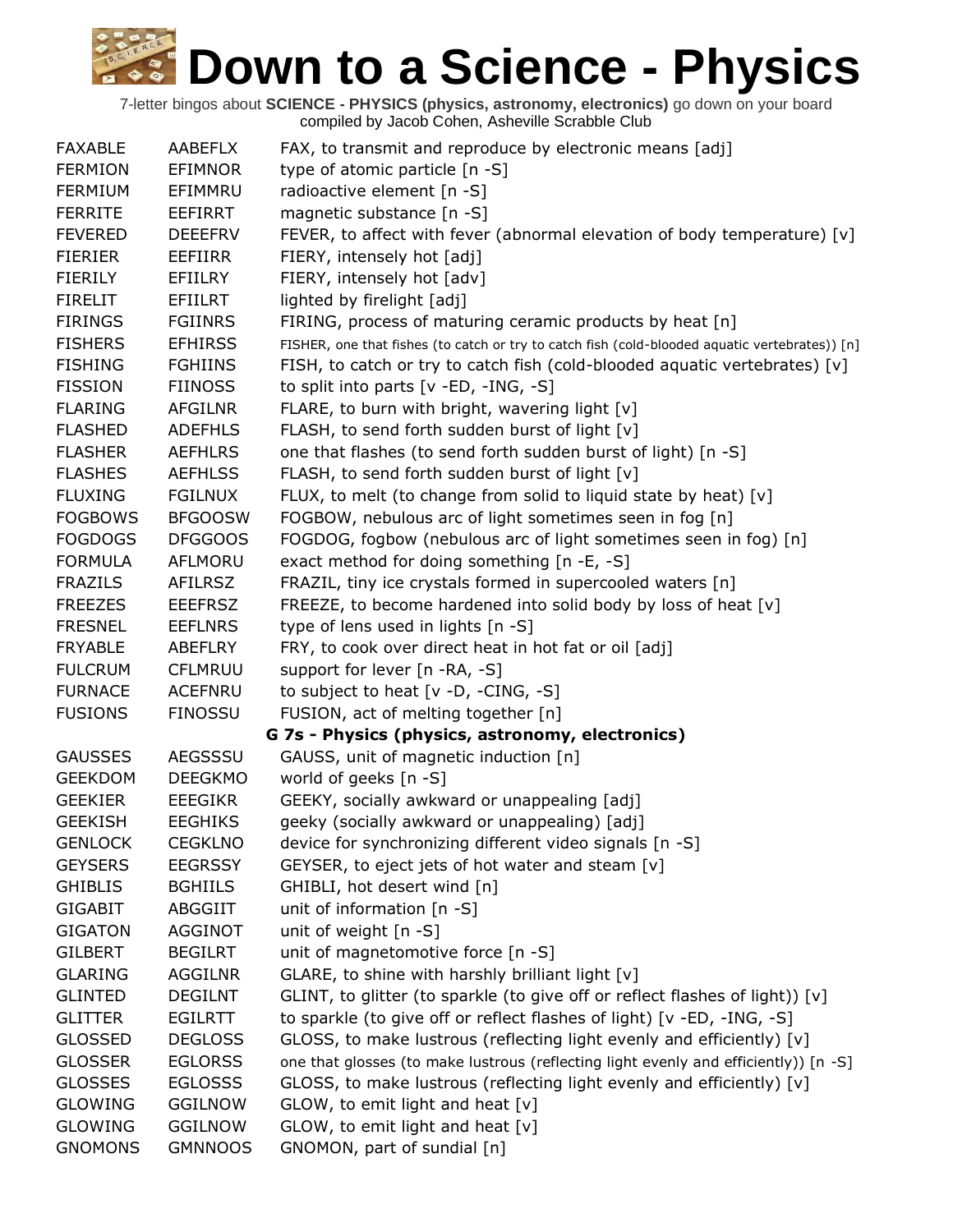| <b>GOOGLED</b> | <b>DEGGLOO</b> | GOOGLE, to use Internet search engine [v]                                            |
|----------------|----------------|--------------------------------------------------------------------------------------|
| <b>GOOGLES</b> | <b>EGGLOOS</b> | GOOGLE, to use Internet search engine [v]                                            |
| <b>GRAMMES</b> | <b>AEGMMRS</b> | GRAMME, gram (unit of mass and weight) [n]                                           |
| <b>GRAVITY</b> | <b>AGIRTVY</b> | force of attraction toward earth's center [n -TIES]                                  |
|                |                | H 7s - Physics (physics, astronomy, electronics)                                     |
| <b>HADRONS</b> | <b>ADHNORS</b> | HADRON, elementary particle [n]                                                      |
| <b>HAHNIUM</b> | AHHIMNU        | radioactive element [n -S]                                                           |
| <b>HALOING</b> | <b>AGHILNO</b> | HALO, to form halo (ring of light) [v]                                               |
| <b>HASHTAG</b> | <b>AAGHHST</b> | word or phrase preceded by symbol # that categorizes accompanying text [n]           |
| <b>HASSIUM</b> | AHIMSSU        | radioactive element [n -S]                                                           |
| <b>HEADEND</b> | <b>ADDEEHN</b> | facility that receives and distributes communication signals [n -S]                  |
| <b>HEATERS</b> | <b>AEEHRST</b> | HEATER, apparatus for heating [n]                                                    |
| <b>HEATING</b> | <b>AEGHINT</b> | act of making something hot [n -S] / HEAT, to make hot (having high temperature) [v] |
| <b>HEAVENS</b> | <b>AEEHNSV</b> | HEAVEN, sky [n]                                                                      |
| <b>HEAVIER</b> | AEEHIRV        | HEAVY, having much weight [adj]                                                      |
| <b>HEAVILY</b> | AEHILVY        | HEAVY, having much weight [adv]                                                      |
| <b>HEFTIER</b> | <b>EEFHIRT</b> | HEFTY, heavy (having much weight) [adj]                                              |
| <b>HEFTILY</b> | <b>EFHILTY</b> | HEFTY, heavy (having much weight) [adv]                                              |
| <b>HENRIES</b> | <b>EEHINRS</b> | HENRY, unit of inductance [n]                                                        |
| <b>HERTZES</b> | <b>EEHRSTZ</b> | HERTZ, unit of frequency [n]                                                         |
| <b>HOOKUPS</b> | <b>HKOOPSU</b> | HOOKUP, electrical assemblage [n]                                                    |
| <b>HORIZON</b> | <b>HINOORZ</b> | line where sky seems to meet earth [n -S]                                            |
| <b>HOTCAKE</b> | <b>ACEHKOT</b> | pancake [n -S]                                                                       |
| <b>HOTDOGS</b> | <b>DGHOOST</b> | HOTDOG, to perform showily [v]                                                       |
| <b>HOTLINE</b> | <b>EHILNOT</b> | direct communications system for immediate contact [n -S]                            |
| <b>HOTLINK</b> | <b>HIKLNOT</b> | connection between two computer files [n -S]                                         |
| <b>HOTNESS</b> | <b>EHNOSST</b> | state of being hot (having high temperature) [n -ES]                                 |
| <b>HOTPOTS</b> | <b>HOOPSTT</b> | HOTPOT, casserole of meat and vegetables [n]                                         |
| <b>HOTTEST</b> | <b>EHOSTTT</b> | HOT, having high temperature [adj]                                                   |
| <b>HOTTING</b> | <b>GHINOTT</b> | HOT, to heat (to make hot) [v]                                                       |
| <b>HOTTISH</b> | <b>HHIOSTT</b> | somewhat hot [adj]                                                                   |
| <b>HYPERON</b> | <b>EHNOPRY</b> | atomic particle [n -S]                                                               |
|                |                | I 7s - Physics (physics, astronomy, electronics)                                     |
| <b>INBOXES</b> | <b>BEINOSX</b> | INBOX, window in which electronic mail is displayed [n]                              |
| <b>INERTIA</b> | AEIINRT        | tendency of body to resist acceleration [n -S or -E]                                 |
| <b>INFALLS</b> | <b>AFILLNS</b> | INFALL, movement under influence of gravity toward celestial object [n]              |
| <b>INKJETS</b> | <b>EIJKNST</b> | INKJET, printer that spurts ink to form letters [n]                                  |
| <b>INPHASE</b> | <b>AEHINPS</b> | having matching electrical phases [adj]                                              |
| IONISED        | <b>DEIINOS</b> | IONISE, to ionize (to convert into ions) [v]                                         |
| <b>IONISER</b> | <b>EIINORS</b> | ionizer (one that ionizes (to convert into ions)) [n -S]                             |
| <b>IONISES</b> | <b>EIINOSS</b> | IONISE, to ionize (to convert into ions) [v]                                         |
| IONIZED        | DEIINOZ        | IONIZE, to convert into ions [v]                                                     |
| IONIZER        | EIINORZ        | one that ionizes (to convert into ions) [n -S]                                       |
| IONIZES        | EIINOSZ        | IONIZE, to convert into ions [v]                                                     |
| <b>IONOGEN</b> | <b>EGINNOO</b> | compound capable of forming ions [n -S]                                              |
| <b>ISOCHOR</b> | <b>CHIOORS</b> | isochore (curve used to show relationship between pressure and temperature) [n -S]   |
| <b>ISODOSE</b> | <b>DEIOOSS</b> | pertaining to zones that receive equal doses of radiation [adj]                      |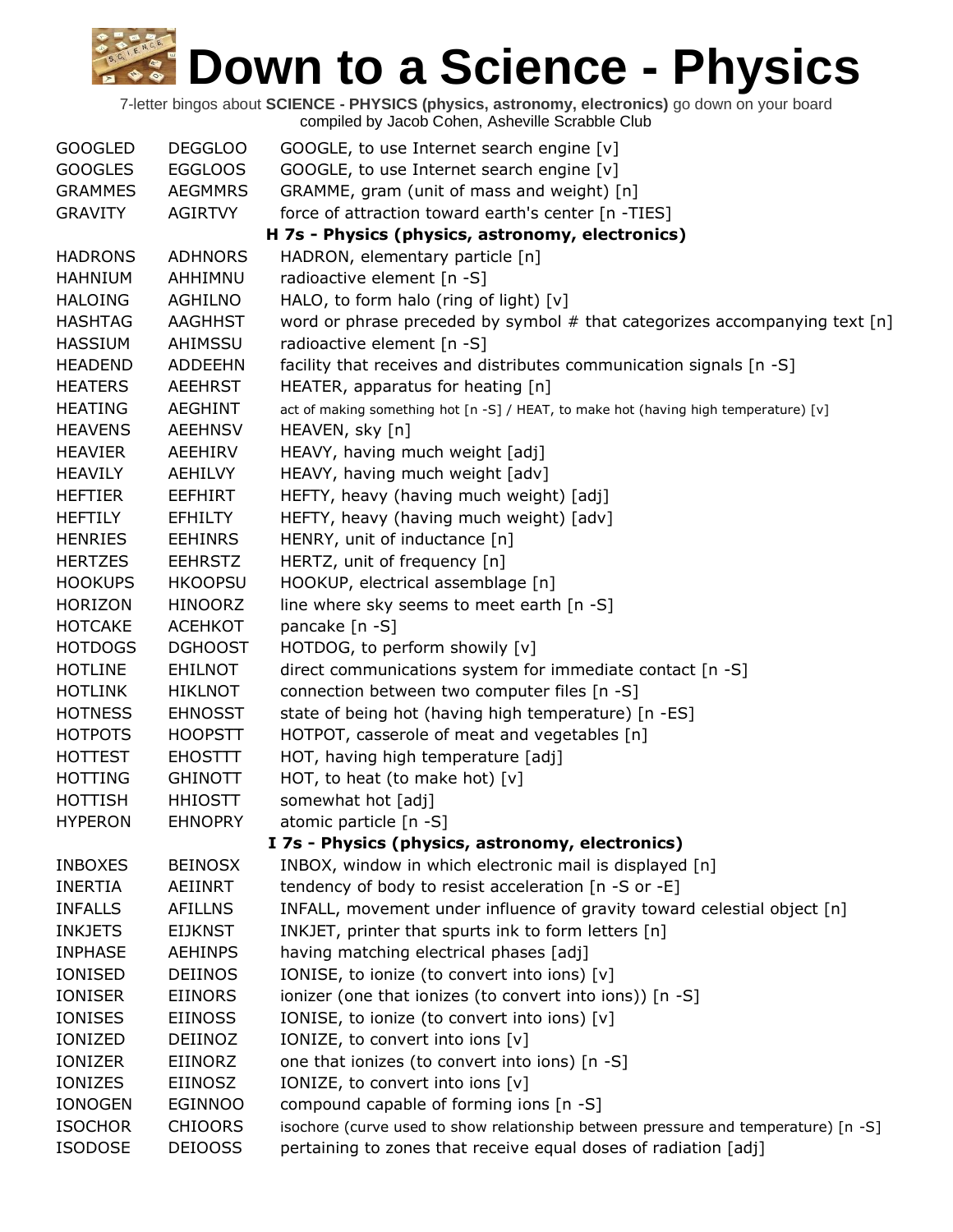| <b>ISOGONE</b> | <b>EGINOOS</b> | line on map used to show characteristics of earth's magnetic field [n -S]          |
|----------------|----------------|------------------------------------------------------------------------------------|
| <b>ISOSPIN</b> | <b>IINOPSS</b> | type of quantum number [n -S]                                                      |
| <b>ISOTONE</b> | <b>EINOOST</b> | type of atom (smallest unit of element) [n -S]                                     |
| <b>ISOTOPE</b> | <b>EIOOPST</b> | form of element [n -S]                                                             |
| <b>ISOTOPY</b> | <b>IOOPSTY</b> | state of being isotope [n -PIES]                                                   |
|                |                | J 7s - Physics (physics, astronomy, electronics)                                   |
| <b>JOBNAME</b> | ABEJMNO        | computer code for job instruction [n -S]                                           |
| <b>JOYPADS</b> | <b>ADJOPSY</b> | JOYPAD, device with buttons to control computer images [n]                         |
|                |                | K 7s - Physics (physics, astronomy, electronics)                                   |
| <b>KAMSEEN</b> | <b>AEEKMNS</b> | khamsin (hot, dry wind) [n -S]                                                     |
| <b>KAMSINS</b> | <b>AIKMNSS</b> | KAMSIN, khamsin (hot, dry wind) [n]                                                |
| <b>KATHODE</b> | <b>ADEHKOT</b> | cathode (negatively charged electrode) [n -S]                                      |
| <b>KATIONS</b> | <b>AIKNOST</b> | KATION, cation (positively charged ion) [n]                                        |
| <b>KELVINS</b> | <b>EIKLNSV</b> | KELVIN, unit of temperature [n]                                                    |
| <b>KEYCARD</b> | <b>ACDEKRY</b> | coded card for operating device [n -S]                                             |
| <b>KEYPADS</b> | <b>ADEKPSY</b> | KEYPAD, small keyboard [n]                                                         |
| <b>KEYPALS</b> | <b>AEKLPSY</b> | KEYPAL, person with whom one corresponds by email [n]                              |
| <b>KEYSETS</b> | <b>EEKSSTY</b> | KEYSET, system of finger levers [n]                                                |
| <b>KEYWORD</b> | <b>DEKORWY</b> | significant word [n -S]                                                            |
| <b>KHAMSIN</b> | <b>AHIKMNS</b> | hot, dry wind [n -S]                                                               |
| <b>KILOBAR</b> | ABIKLOR        | unit of atmospheric pressure [n -S]                                                |
| <b>KILOBIT</b> | <b>BIIKLOT</b> | unit of computer information [n -S]                                                |
| <b>KILORAD</b> | ADIKLOR        | unit of nuclear radiation [n -S]                                                   |
| <b>KILOTON</b> | <b>IKLNOOT</b> | unit of weight [n -S]                                                              |
| <b>KLUDGED</b> | <b>DDEGKLU</b> | KLUDGE, to put together from ill-fitting components [v]                            |
| <b>KLUDGES</b> | <b>DEGKLSU</b> | KLUDGE, to put together from ill-fitting components [v]                            |
|                |                | L 7s - Physics (physics, astronomy, electronics)                                   |
| <b>LAMPION</b> | <b>AILMNOP</b> | type of light-generating device [n -S]                                             |
| <b>LAMPLIT</b> | AILLMPT        | lighted by lamp [adj]                                                              |
| <b>LAPTOPS</b> | <b>ALOPPST</b> | LAPTOP, small computer for use on one's lap [n]                                    |
| <b>LASERED</b> | <b>ADEELRS</b> | LASER, to treat with laser (device that amplifies light waves) $[v]$               |
| <b>LEPTONS</b> | <b>ELNOPST</b> | LEPTON, subatomic particle [n]                                                     |
| <b>LICHTED</b> | <b>CDEHILT</b> | LICHT, to light (to illuminate) [v]                                                |
| <b>LIGHTED</b> | <b>DEGHILT</b> | LIGHT, to illuminate [v]                                                           |
| <b>LINEMAN</b> | AEILMNN        | one who installs or repairs telephone wires [n -MEN]                               |
| <b>LINKBOY</b> | <b>BIKLNOY</b> | man or boy hired to carry torch to light way along dark streets [n -S]             |
| LINKMAN        | <b>AIKLMNN</b> | linkboy (man or boy hired to carry torch to light way along dark streets) [n -MEN] |
| LIQUATE        | AEILQTU        | to purify metal by heating [v -D, -TING, -S]                                       |
| <b>LIQUEFY</b> | EFILQUY        | to make or become liquid [v -FIED, -FYING, -FIES]                                  |
| <b>LIQUIDS</b> | <b>DIILQSU</b> | LIQUID, substance that flows freely [n]                                            |
| LIQUIDY        | <b>DIILQUY</b> | LIQUID, substance that flows freely [adj -DIER, -DIEST]                            |
| <b>LIQUIFY</b> | <b>FIILQUY</b> | to liquefy (to make or become liquid) [v -FIED, -FYING, -FIES]                     |
| <b>LISTBOX</b> | <b>BILOSTX</b> | box on computer screen that contains list of options [n -ES]                       |
| <b>LOGOFFS</b> | <b>FFGLOOS</b> | LOGOFF, logout (act of ending connection with computer system) [n]                 |
| <b>LOGOUTS</b> | <b>GLOOSTU</b> | LOGOUT, act of ending connection with computer system [n]                          |
| <b>LYRICON</b> | <b>CILNORY</b> | electronic wind instrument [n -S]                                                  |
|                |                | M 7s - Physics (physics, astronomy, electronics)                                   |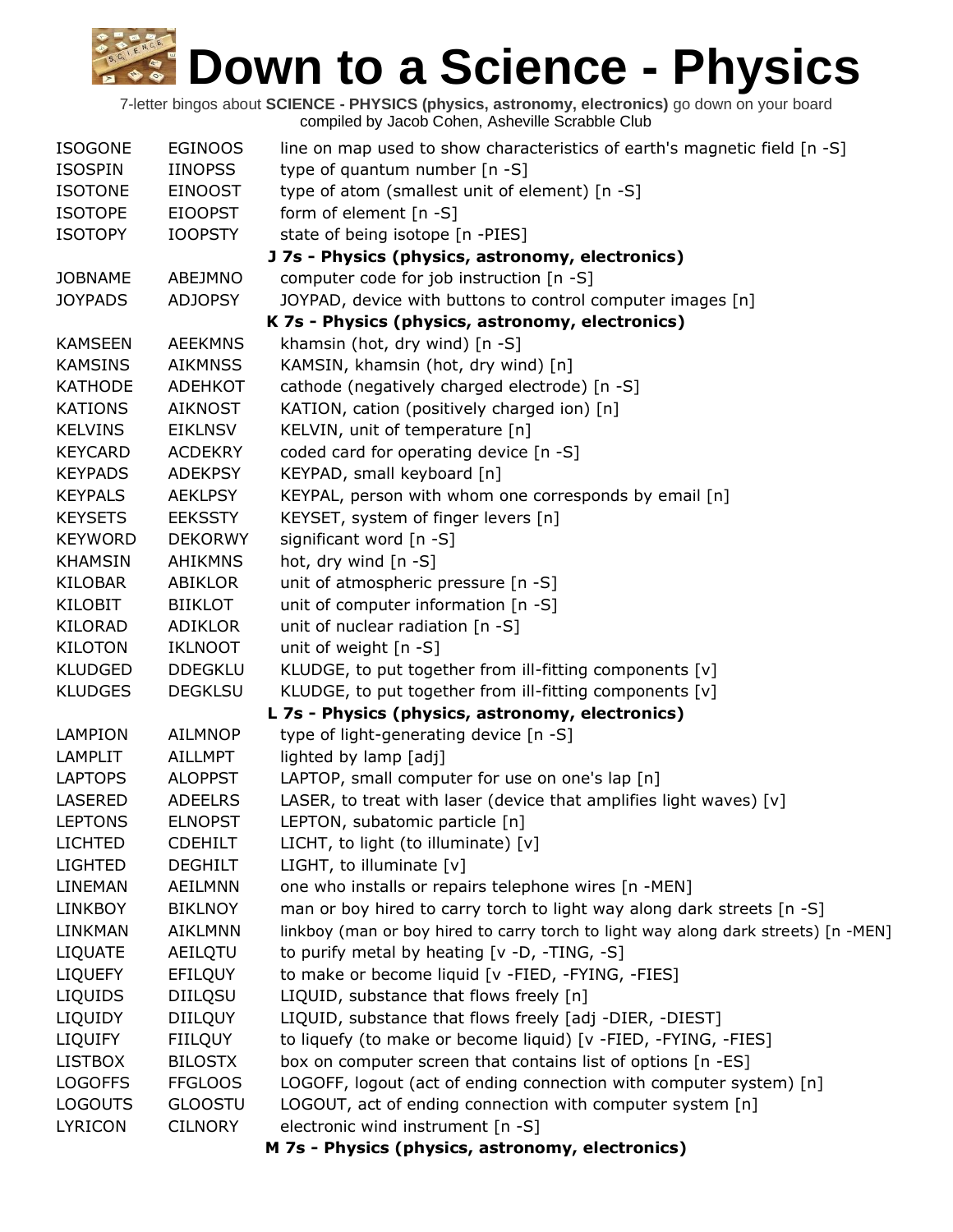| <b>MAGLEVS</b> | <b>AEGLMSV</b> | MAGLEV, train using magnets to move above tracks [n]                                     |
|----------------|----------------|------------------------------------------------------------------------------------------|
| <b>MAGNETO</b> | AEGMNOT        | type of electric generator [n -S]                                                        |
| <b>MAGNETS</b> | <b>AEGMNST</b> | MAGNET, body that possesses property of attracting iron [n]                              |
| <b>MALWARE</b> | AAELMRW        | software designed to disable computers [n -S]                                            |
| <b>MAMMALS</b> | <b>AALMMMS</b> | MAMMAL, any of class of warm-blooded vertebrates [n]                                     |
| <b>MARCONI</b> | <b>ACIMNOR</b> | two-way radio [n -S]                                                                     |
| <b>MARTIAN</b> | AAIMNRT        | supposed inhabitant of planet Mars [n -S]                                                |
| <b>MASCONS</b> | <b>ACMNOSS</b> | MASCON, concentration of dense mass beneath moon's surface [n]                           |
| <b>MAXWELL</b> | <b>AELLMWX</b> | unit of magnetic flux $[n - S]$                                                          |
| <b>MEGABAR</b> | AABEGMR        | unit of pressure [n -S]                                                                  |
| <b>MEGABIT</b> | ABEGIMT        | unit of computer information [n -S]                                                      |
| <b>MEGOHMS</b> | <b>EGHMMOS</b> | MEGOHM, unit of electrical resistance [n]                                                |
| <b>MELTERS</b> | <b>EELMRST</b> | MELTER, one that melts (to change from solid to liquid state by heat) [n]                |
| <b>MELTING</b> | <b>EGILMNT</b> | MELT, to change from solid to liquid state by heat [v]                                   |
| MESONIC        | <b>CEIMNOS</b> | MESON, subatomic particle [adj]                                                          |
| <b>METATAG</b> | AAEGMTT        | HTML tag having information about webpage [n -S]                                         |
| <b>METEORS</b> | <b>EEMORST</b> | METEOR, small celestial body that enters earth's atmosphere [n]                          |
| <b>MICROHM</b> | <b>CHIMMOR</b> | unit of electrical resistance [n -S]                                                     |
| MILLIER        | EIILLMR        | unit of weight $[n -S]$                                                                  |
| <b>MIRAGES</b> | <b>AEGIMRS</b> | MIRAGE, type of optical illusion [n]                                                     |
| <b>MISCODE</b> | <b>CDEIMOS</b> | to code wrongly [v -D, -DING, -S]                                                        |
| MISDIAL        | <b>ADIILMS</b> | to dial wrongly [v -ED, -LLED, -ING, -LLING, -S]                                         |
| <b>MISKEYS</b> | <b>EIKMSSY</b> | to key into machine incorrectly [v]                                                      |
| <b>MISTBOW</b> | <b>BIMOSTW</b> | fogbow (nebulous arc of light sometimes seen in fog) [n -S]                              |
| <b>MISTRAL</b> | AILMRST        | cold, dry wind $[n -S]$                                                                  |
| <b>MOBLOGS</b> | <b>BGLMOOS</b> | MOBLOG, weblog with data posted from cell phone [n]                                      |
| MODEMED        | <b>DDEEMMO</b> | MODEM, to transmit by modem (device for converting signals from one form to another) [v] |
| <b>MOONBOW</b> | <b>BMNOOOW</b> | rainbow formed by light from moon [n -S]                                                 |
| <b>MOONDOG</b> | DGMNOOO        | bright spot in sky formed by moonlight [n -S]                                            |
| <b>MOONIER</b> | <b>EIMNOOR</b> | MOONY, resembling moon [adj]                                                             |
| <b>MOONLET</b> | <b>ELMNOOT</b> | small satellite [n -S]                                                                   |
| <b>MOONLIT</b> | <b>ILMNOOT</b> | lighted by moon [adj]                                                                    |
| <b>MOONSET</b> | <b>EMNOOST</b> | setting of moon below horizon [n -S]                                                     |
| <b>MUGGIER</b> | EGGIMRU        | MUGGY, warm and humid [adj]                                                              |
| <b>MUGGILY</b> | <b>GGILMUY</b> | in muggy (warm and humid) manner [adv]                                                   |
| <b>MUONIUM</b> | IMMNOUU        | electron and positive muon bound together [n -S]                                         |
|                |                | N 7s - Physics (physics, astronomy, electronics)                                         |
| <b>NAGWARE</b> | <b>AAEGNRW</b> | software that is at first free but often reminds user to pay for it [n -S]               |
| <b>NANOBOT</b> | <b>ABNNOOT</b> | very small self-propelled machine [n -S]                                                 |
| <b>NEBULAE</b> | ABEELNU        | NEBULA, cloud-like interstellar mass [n]                                                 |
| <b>NEBULAR</b> | ABELNRU        | NEBULA, cloud-like interstellar mass [adj]                                               |
| <b>NEBULAS</b> | <b>ABELNSU</b> | NEBULA, cloud-like interstellar mass [n]                                                 |
| <b>NEGATON</b> | <b>AEGNNOT</b> | negatron (electron (elementary particle)) [n -S]                                         |
| <b>NEMATIC</b> | <b>ACEIMNT</b> | liquid crystal in particular phase [n -S]                                                |
| <b>NERDIER</b> | <b>DEEINRR</b> | NERDY, socially inept [adj]                                                              |
| <b>NERDISH</b> | <b>DEHINRS</b> | NERD, socially inept person [adj]                                                        |
| <b>NETBOOK</b> | <b>BEKNOOT</b> | small portable computer [n -S]                                                           |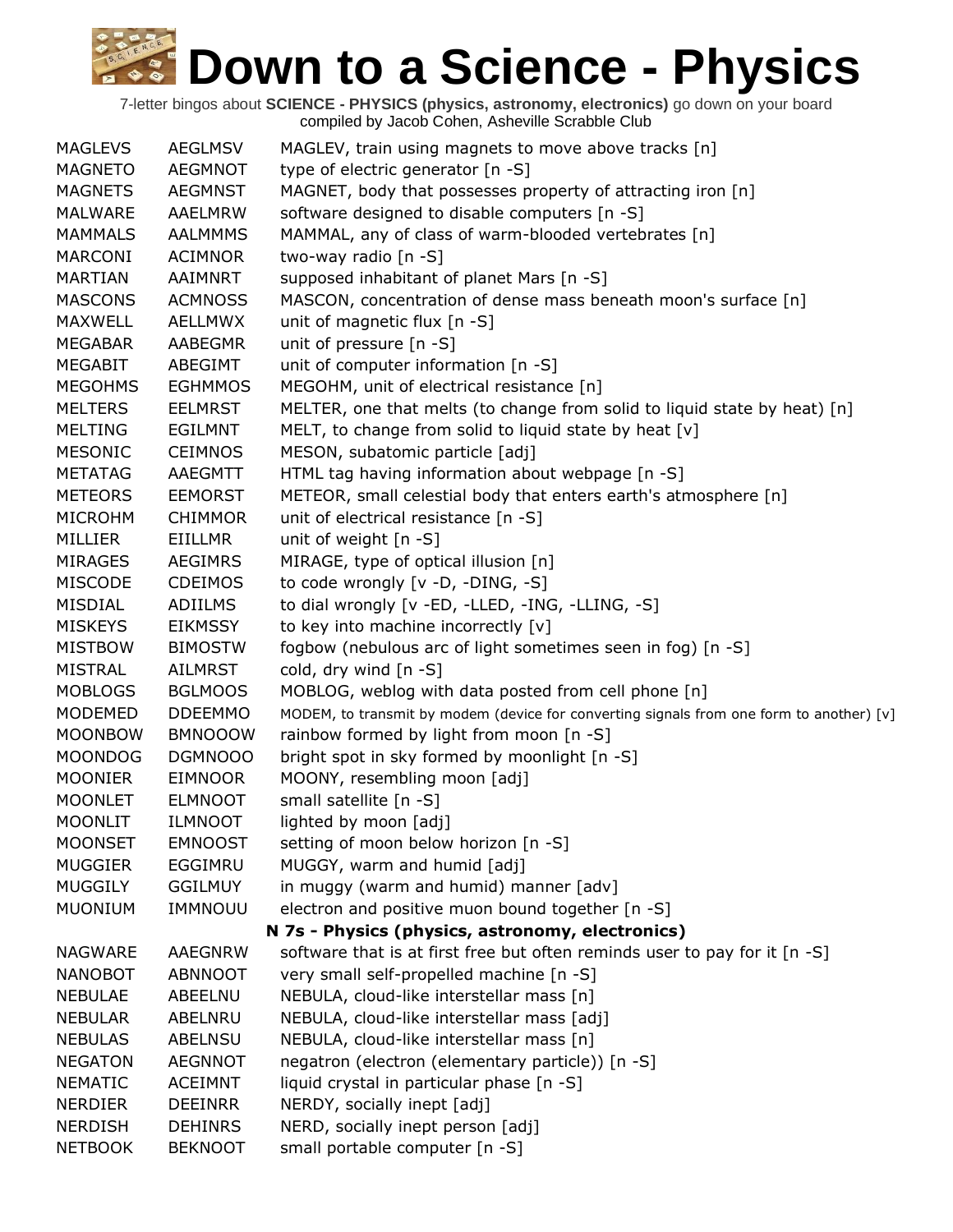| NETIZEN        | <b>EEINNTZ</b> | frequent user of Internet [n -S]                                                          |
|----------------|----------------|-------------------------------------------------------------------------------------------|
| <b>NETSURF</b> | <b>EFNRSTU</b> | to browse Internet for information [v -ED, -ING, -S]                                      |
| <b>NEUTRON</b> | <b>ENNORTU</b> | subatomic particle [n -S]                                                                 |
| <b>NEWTONS</b> | <b>ENNOSTW</b> | NEWTON, unit of force [n]                                                                 |
| <b>NODICAL</b> | <b>ACDILNO</b> | pertaining to astronomical point [adj]                                                    |
| <b>NUCLEON</b> | CELNNOU        | subatomic particle [n -S]                                                                 |
| <b>NUCLEUS</b> | <b>CELNSUU</b> | essential part of cell [n -EI, -ES]                                                       |
| <b>NUCLIDE</b> | CDEILNU        | species of atom [n -S]                                                                    |
| <b>NUTATED</b> | ADENTTU        | NUTATE, to exhibit nutation (oscillatory movement of axis of rotating body) [v]           |
| <b>NUTATES</b> | <b>AENSTTU</b> | NUTATE, to exhibit nutation (oscillatory movement of axis of rotating body) [v]           |
|                |                | O 7s - Physics (physics, astronomy, electronics)                                          |
| <b>OERSTED</b> | <b>DEEORST</b> | unit of magnetic intensity [n -S]                                                         |
| <b>OFFLINE</b> | <b>EFFILNO</b> | not connected to computer network [adj]                                                   |
| <b>OHMAGES</b> | <b>AEGHMOS</b> | OHMAGE, electrical resistance expressed in ohms [n]                                       |
| <b>OLOGIES</b> | <b>EGILOOS</b> | OLOGY, branch of knowledge [n]                                                            |
| <b>OLOGIST</b> | <b>GILOOST</b> | expert in particular ology [n -S]                                                         |
| <b>OPACIFY</b> | <b>ACFIOPY</b> | to make opaque (impervious to light) [v -FIED, -ING, -FIES]                               |
| <b>OPAQUER</b> | AEOPQRU        | OPAQUE, impervious to light [adj]                                                         |
| ORBITAL        | <b>ABILORT</b> | subdivision of nuclear shell [n -S]                                                       |
| ORBITED        | <b>BDEIORT</b> | ORBIT, to move or revolve around [v]                                                      |
| <b>ORBITER</b> | <b>BEIORRT</b> | one that orbits (to move or revolve around) [n -S]                                        |
| <b>ORGANON</b> | <b>AGNNOOR</b> | system of rules for scientific investigation [n -S or -NA]                                |
| ORGANUM        | AGMNORU        | organon (system of rules for scientific investigation) [n -S or -NA]                      |
| <b>ORGONES</b> | <b>EGNOORS</b> | ORGONE, postulated energy pervading universe [n]                                          |
| <b>OSMOLAL</b> | <b>ALLMOOS</b> | OSMOL, unit of osmotic pressure [adj]                                                     |
| <b>OSMOLAR</b> | <b>ALMOORS</b> | osmotic (pertaining to osmosis (form of diffusion of fluid through membrane)) [adj]       |
| <b>OSMOLES</b> | <b>ELMOOSS</b> | OSMOLE, osmol (unit of osmotic pressure) [n]                                              |
| <b>OSMOSED</b> | <b>DEMOOSS</b> | OSMOSE, to undergo osmosis [v]                                                            |
| <b>OSMOSES</b> | <b>EMOOSSS</b> | OSMOSE, to undergo osmosis [v] / OSMOSIS, form of diffusion of fluid through membrane [n] |
| <b>OSMOSIS</b> | <b>IMOOSSS</b> | form of diffusion of fluid through membrane [n -SES]                                      |
| <b>OSMOTIC</b> | <b>CIMOOST</b> | pertaining to osmosis (form of diffusion of fluid through membrane) [adj]                 |
| <b>OUTAGES</b> | <b>AEGOSTU</b> | OUTAGE, failure or interruption in use or functioning [n]                                 |
| <b>OUTBEAM</b> | <b>ABEMOTU</b> | to surpass in beaming [v -ED, -ING, -S OUTBEAMS]                                          |
| <b>OVERHOT</b> | <b>EHOORTV</b> | too hot [adj]                                                                             |
| <b>OVERLIT</b> | <b>EILORTV</b> | OVERLIGHT, to light excessively [v]                                                       |
| <b>OVONICS</b> | <b>CINOOSV</b> | OVONIC, electronic device [n]                                                             |
|                |                | P 7s - Physics (physics, astronomy, electronics)                                          |
| <b>PAGINGS</b> | <b>AGGINPS</b> | PAGING, transfer of computer pages [n]                                                    |
| <b>PALMTOP</b> | <b>ALMOPPT</b> | small computer that fits in palm of hand $[n -S]$                                         |
| <b>PAMPERO</b> | <b>AEMOPPR</b> | cold, dry wind [n -S]                                                                     |
| <b>PARKIER</b> | <b>AEIKPRR</b> | PARKY, chilly (cool (moderately cold)) [adj]                                              |
| <b>PARSECS</b> | <b>ACEPRSS</b> | PARSEC, unit of astronomical distance [n]                                                 |
| <b>PARTONS</b> | <b>ANOPRST</b> | PARTON, hypothetical atomic particle [n]                                                  |
| <b>PASCALS</b> | <b>AACLPSS</b> | PASCAL, unit of pressure [n]                                                              |
| PAYWALL        | AALLPWY        | system that prevents access to website without paid subscription [n -S]                   |
| <b>PEISING</b> | <b>EGIINPS</b> | PEISE, to weigh (to determine weight of) [v]                                              |
| <b>PENLITE</b> | <b>EEILNPT</b> | penlight (small flashlight) [n -S]                                                        |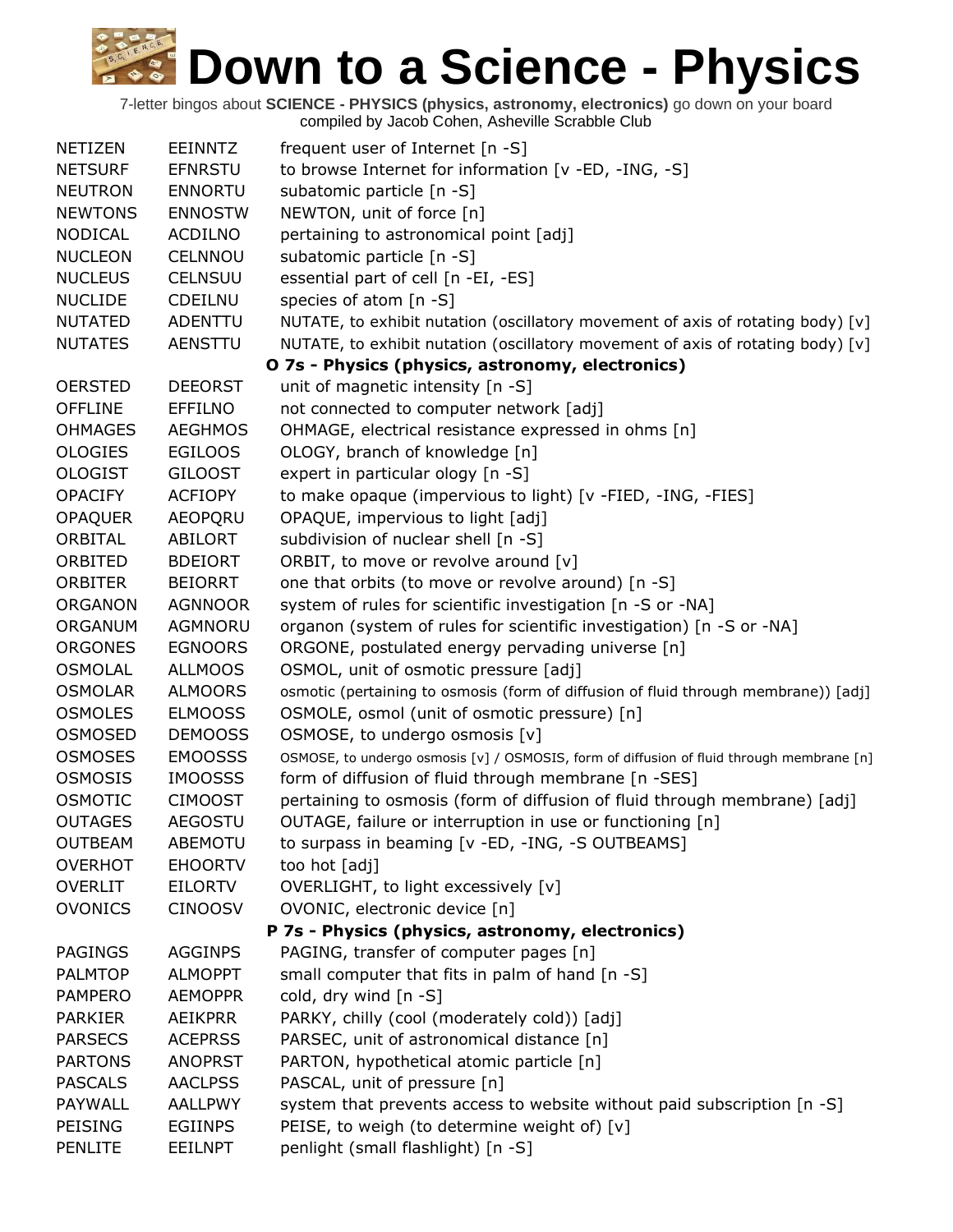| <b>PENTODE</b> | <b>DEENOPT</b> | type of electron tube $[n - S]$                                                                     |
|----------------|----------------|-----------------------------------------------------------------------------------------------------|
| PERIGEE        | EEEGIPR        | point in orbit of celestial body which is nearest to earth [n -S]                                   |
| <b>PHASERS</b> | <b>AEHPRSS</b> | PHASER, type of science-fiction weapon [n]                                                          |
| PHISHED        | <b>DEHHIPS</b> | PHISH, to engage in phishing [v]                                                                    |
| <b>PHISHER</b> | <b>EHHIPRS</b> | one that phishes (to engage in phishing) [n -S]                                                     |
| <b>PHISHES</b> | <b>EHHIPSS</b> | PHISH, to engage in phishing [v]                                                                    |
| <b>PHOEBUS</b> | <b>BEHOPSU</b> | sun $[n - ES]$                                                                                      |
| <b>PHONICS</b> | <b>CHINOPS</b> | science of sound [n]                                                                                |
| <b>PHONING</b> | <b>GHINNOP</b> | PHONE, to telephone [v]                                                                             |
| <b>PHONONS</b> | <b>HNNOOPS</b> | PHONON, quantum of vibrational energy [n]                                                           |
| <b>PHOTICS</b> | <b>CHIOPST</b> | science of light [n]                                                                                |
| <b>PHOTINO</b> | <b>HINOOPT</b> | hypothetical elementary particle [n -S]                                                             |
| <b>PHOTONS</b> | <b>HNOOPST</b> | PHOTON, elementary particle [n]                                                                     |
| PINSPOT        | <b>INOPPST</b> | to illuminate with tight spotlight [v -TTED, -TTING, -S]                                            |
| <b>PLANETS</b> | <b>AELNPST</b> | PLANET, celestial body [n]                                                                          |
| <b>PLENISM</b> | <b>EILMNPS</b> | doctrine that space is fully occupied by matter [n -S]                                              |
| <b>PLENIST</b> | <b>EILNPST</b> | advocate of plenism (doctrine that space is fully occupied by matter) [n -S]                        |
| <b>PLENUMS</b> | <b>ELMNPSU</b> | PLENUM, space considered as fully occupied by matter [n]                                            |
| <b>PODCAST</b> | <b>ACDOPST</b> | to make program available in digital format for download over Internet [v PODCAST or -ED, -ING, -S] |
| <b>POLARON</b> | <b>ALNOOPR</b> | type of electron (elementary particle) [n -S]                                                       |
| <b>POTLINE</b> | <b>EILNOPT</b> | row of electrolytic cells [n -S]                                                                    |
| <b>POTTERY</b> | <b>EOPRTTY</b> | ware molded from clay and hardened by heat [n -RIES]                                                |
| <b>POWERED</b> | <b>DEEOPRW</b> | POWER, to provide with means of propulsion [v]                                                      |
| <b>PREAMPS</b> | <b>AEMPPRS</b> | PREAMP, amplifier (device for amplifying (to make larger or more powerful)) [n]                     |
| <b>PRECODE</b> | <b>CDEEOPR</b> | to code beforehand [v -D, -DING, -S]                                                                |
| <b>PRECOOL</b> | <b>CELOOPR</b> | to cool beforehand [v -ED, -ING, -S]                                                                |
| <b>PREHEAT</b> | <b>AEEHPRT</b> | to heat beforehand [v -ED, -ING, -S]                                                                |
| <b>PREWARM</b> | <b>AEMPRRW</b> | to warm beforehand [v -ED, -ING, -S]                                                                |
| <b>PREWIRE</b> | EEIPRRW        | to wire beforehand [v -D, -RING, -S]                                                                |
| <b>PROTONS</b> | <b>NOOPRST</b> | PROTON, subatomic particle [n]                                                                      |
| <b>PROTYLE</b> | <b>ELOPRTY</b> | hypothetical substance from which all elements are supposedly derived [n -S]                        |
| <b>PROTYLS</b> | <b>LOPRSTY</b> | PROTYL, protyle (hypothetical substance from which all elements are supposedly derived) [n]         |
| <b>PULSARS</b> | <b>ALPRSSU</b> | PULSAR, celestial source of radio waves [n]                                                         |
|                |                | Q 7s - Physics (physics, astronomy, electronics)                                                    |
| QUANTAL        | AALNQTU        | pertaining to quantum (fundamental unit of energy) [adj]                                            |
| QUANTUM        | AMNQTUU        | fundamental unit of energy [n -TA]                                                                  |
| QUASARS        | AAQRSSU        | QUASAR, distant celestial object emitting strong radio waves [n]                                    |
| <b>QUBYTES</b> | <b>BEQSTUY</b> | QUBYTE, sequence of eight quantum bits [n]                                                          |
| QUINTAL        | <b>AILNQTU</b> | unit of weight [n -S]                                                                               |
| QWERTYS        | <b>EQRSTWY</b> | QWERTY, standard keyboard [n]                                                                       |
|                |                | R 7s - Physics (physics, astronomy, electronics)                                                    |
| <b>RADIOED</b> | <b>ADDEIOR</b> | RADIO, to transmit by radio (apparatus for wireless communication) $[v]$                            |
| <b>RADIOES</b> | <b>ADEIORS</b> | RADIO, to transmit by radio (apparatus for wireless communication) [v]                              |
| <b>RADIUMS</b> | ADIMRSU        | RADIUM, radioactive element [n]                                                                     |
| <b>RADOMES</b> | <b>ADEMORS</b> | RADOME, domelike device used to shelter radar antenna [n]                                           |
| <b>RAGLANS</b> | <b>AAGLNRS</b> | RAGLAN, type of overcoat (warm coat worn over indoor clothing) [n]                                  |
| RAINBOW        | ABINORW        | arc of spectral colors formed in sky [n -S]                                                         |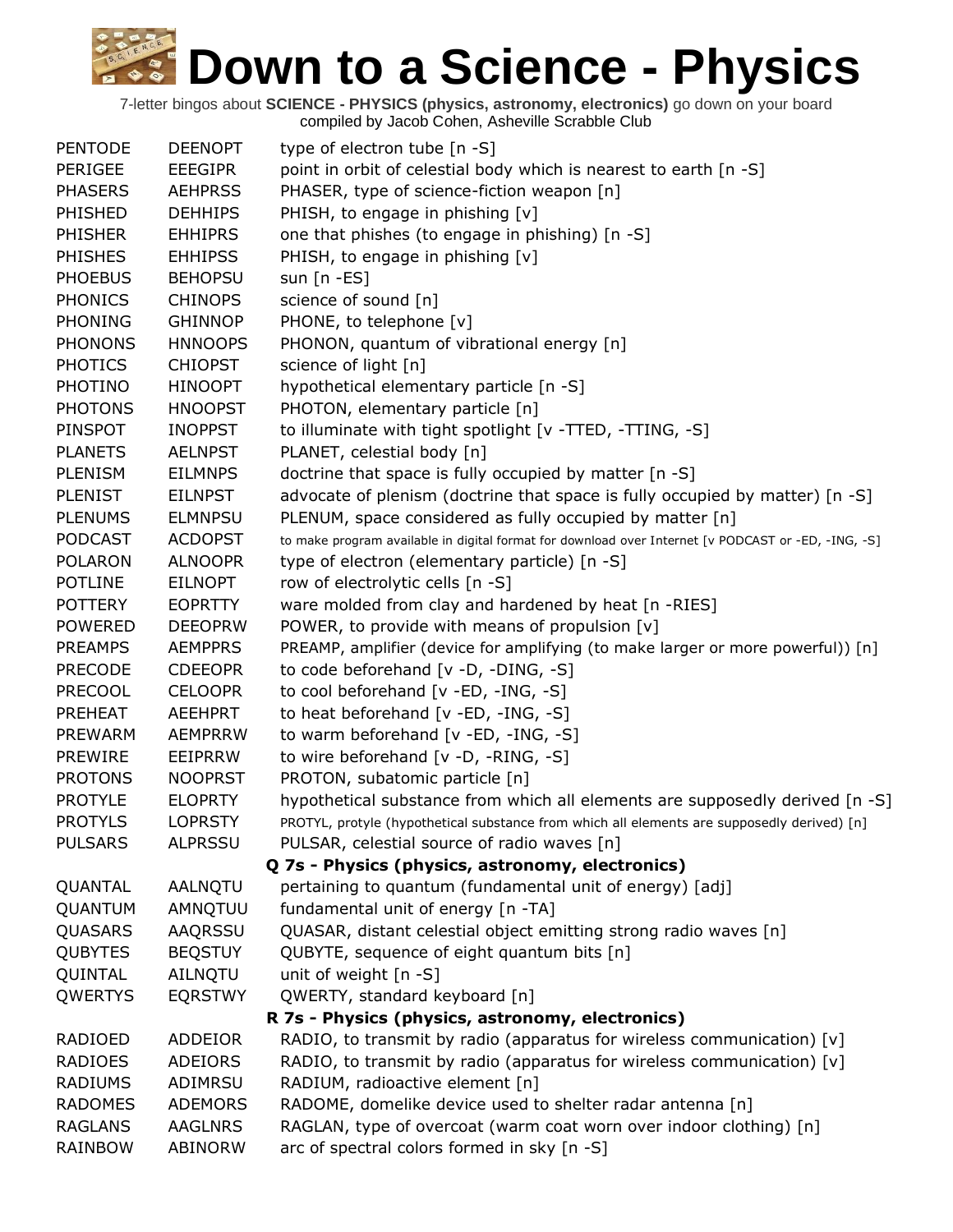| <b>RAINOUT</b> | <b>AINORTU</b> | atomic fallout occurring in precipitation [n -S]                                          |
|----------------|----------------|-------------------------------------------------------------------------------------------|
| <b>RASTERS</b> | <b>AERRSST</b> | RASTER, area reproducing images on picture tube of television set [n]                     |
| RAVIEST        | AEIRSTV        | RAVEY, characteristic of rave (all-night dance party with fast electronic music) [adj]    |
| <b>RAYLIKE</b> | AEIKLRY        | resembling narrow beam of light [adj]                                                     |
| <b>READOUT</b> | <b>ADEORTU</b> | presentation of computer data [n -S]                                                      |
| <b>REBOOTS</b> | <b>BEOORST</b> | REBOOT, BOOT, to load program into computer [v]                                           |
| <b>RECODED</b> | <b>CDDEEOR</b> | RECODE, CODE, to convert into symbols [v]                                                 |
| <b>RECODES</b> | <b>CDEEORS</b> | RECODE, CODE, to convert into symbols [v]                                                 |
| <b>REFALLS</b> | <b>AEFLLRS</b> | REFALL, FALL, to descend under force of gravity [v]                                       |
| <b>REFRACT</b> | <b>ACEFRRT</b> | to deflect in particular manner, as ray of light [v -ED, -ING, -S]                        |
| <b>REGLOSS</b> | <b>EGLORSS</b> | GLOSS, to make lustrous (reflecting light evenly and efficiently) [v -ED, -ING, -ES]      |
| <b>REGLOWS</b> | <b>EGLORSW</b> | REGLOW, GLOW, to emit light and heat [v]                                                  |
| <b>REHEATS</b> | <b>AEEHRST</b> | REHEAT, to heat again [v]                                                                 |
| <b>RELUMED</b> | DEELMRU        | RELUME, to light again [v]                                                                |
| <b>RELUMES</b> | <b>EELMRSU</b> | RELUME, to light again [v]                                                                |
| <b>REMAILS</b> | AEILMRS        | REMAIL, MAIL, to send by governmental postal system [v]                                   |
| <b>REMELTS</b> | <b>EELMRST</b> | REMELT, MELT, to change from solid to liquid state by heat [v]                            |
| <b>REPOWER</b> | <b>EEOPRRW</b> | POWER, to provide with means of propulsion [v -ED, -ING, -S]                              |
| <b>RESHINE</b> | <b>EEHINRS</b> | SHINE, to emit light [v -ED or -HONE, -NING, -S]                                          |
| <b>RETWEET</b> | <b>EEERTTW</b> | to tweet message again [v -ED, -ING, -S]                                                  |
| <b>REWARMS</b> | <b>AEMRRSW</b> | REWARM, to warm again [v]                                                                 |
| <b>REWEIGH</b> | <b>EEGHIRW</b> | WEIGH, to determine weight of [v -ED, -ING, -S]                                           |
| <b>REWIRED</b> | <b>DEEIRRW</b> | REWIRE, to wire again [v]                                                                 |
| <b>REWIRES</b> | <b>EEIRRSW</b> | REWIRE, to wire again [v]                                                                 |
| <b>ROASTED</b> | <b>ADEORST</b> | ROAST, to cook with dry heat [v]                                                          |
| <b>ROASTER</b> | <b>AEORRST</b> | one that roasts (to cook with dry heat) [n -S]                                            |
| <b>ROBOTIC</b> | <b>BCIOORT</b> | ROBOT, humanlike machine that performs various functions [adj]                            |
| <b>ROBOTRY</b> | <b>BOORRTY</b> | science of robots [n -RIES]                                                               |
| <b>ROCKETS</b> | <b>CEKORST</b> | ROCKET, to convey by means of rocket (device propelled by reaction of escaping gases) [v] |
| <b>RONTGEN</b> | <b>EGNNORT</b> | roentgen (unit of radiation dosage) [n -S]                                                |
| <b>ROOTKIT</b> | <b>IKOORTT</b> | software that enables unauthorized access to computer [n -S]                              |
|                |                | S 7s - Physics (physics, astronomy, electronics)                                          |
| <b>SALOOPS</b> | <b>ALOOPSS</b> | SALOOP, hot drink made from infusion of aromatic herbs [n]                                |
| <b>SAMIELS</b> | <b>AEILMSS</b> | SAMIEL, simoom (hot, dry desert wind) [n]                                                 |
| SAMOVAR        | <b>AAMORSV</b> | metal urn for heating water $[n - S]$                                                     |
| <b>SANSARS</b> | <b>AANRSSS</b> | SANSAR, sarsar (cold, whistling wind) [n]                                                 |
| <b>SAROSES</b> | <b>AEORSSS</b> | SAROS, eclipse cycle of sun and moon [n]                                                  |
| <b>SARSARS</b> | <b>AARRSSS</b> | SARSAR, cold, whistling wind [n]                                                          |
| <b>SATCOMS</b> | <b>ACMOSST</b> | SATCOM, satellite communications [n]                                                      |
| <b>SAUNAED</b> | AADENSU        | SAUNA, to take dry heat bath [v]                                                          |
| <b>SCALARS</b> | <b>AACLRSS</b> | SCALAR, mathematical quantity possessing only magnitude [n]                               |
| <b>SCALDED</b> | <b>ACDDELS</b> | SCALD, to burn with hot liquid or steam [v]                                               |
| <b>SCARVED</b> | <b>ACDERSV</b> | wearing scarf (piece of cloth worn for warmth or protection) [adj]                        |
| <b>SCARVES</b> | <b>ACERSSV</b> | SCARF, piece of cloth worn for warmth or protection [n]                                   |
| <b>SCIENCE</b> | <b>CCEEINS</b> | department of systematized knowledge [n -S]                                               |
| <b>SCROLLS</b> | <b>CLLORSS</b> | SCROLL, to move text across display screen [v]                                            |
| <b>SEADOGS</b> | <b>ADEGOSS</b> | SEADOG, fogbow (nebulous arc of light sometimes seen in fog) [n]                          |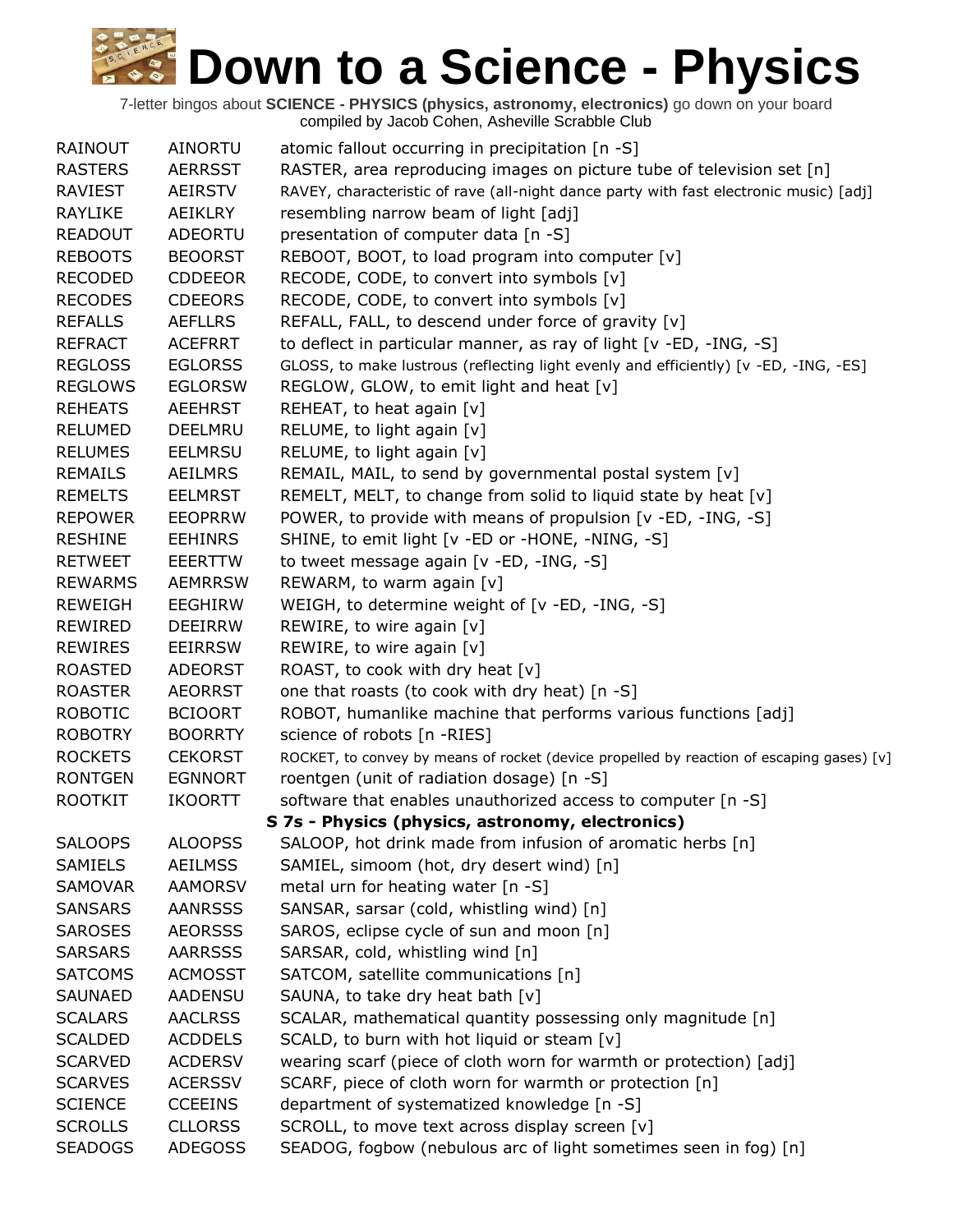| <b>SECPARS</b> | <b>ACEPRSS</b> | SECPAR, parsec (unit of astronomical distance) [n]                                          |
|----------------|----------------|---------------------------------------------------------------------------------------------|
| <b>SELSYNS</b> | <b>ELNSSSY</b> | SELSYN, type of remote-control device [n]                                                   |
| <b>SENSORS</b> | <b>ENORSSS</b> | SENSOR, device that receives and responds to stimulus [n]                                   |
| <b>SEXTILE</b> | <b>EEILSTX</b> | position of two celestial bodies when they are sixty degrees apart [n -S]                   |
| <b>SEXTING</b> | <b>EGINSTX</b> | sending of sexually explicit messages or images by cell phone [n -S]                        |
| <b>SFERICS</b> | <b>CEFIRSS</b> | electronic detector of storms [n]                                                           |
| <b>SHADERS</b> | <b>ADEHRSS</b> | SHADER, one that shades (to screen from light or heat) [n]                                  |
| <b>SHADING</b> | <b>ADGHINS</b> | protection against light or heat [n -S] / SHADE, to screen from light or heat [v]           |
| <b>SHAMALS</b> | <b>AAHLMSS</b> | SHAMAL, hot, dry wind [n]                                                                   |
| <b>SHEENED</b> | <b>DEEEHNS</b> | SHEEN, to shine (to emit light) [v]                                                         |
| <b>SHINERS</b> | <b>EHINRSS</b> | SHINER, one that shines (to emit light) [n]                                                 |
| <b>SHINIER</b> | <b>EHIINRS</b> | SHINY, filled with light [adj]                                                              |
| <b>SHINING</b> | <b>GHIINNS</b> | SHINE, to emit light [v]                                                                    |
| <b>SHIVERS</b> | <b>EHIRSSV</b> | SHIVER, to tremble with fear or cold [v]                                                    |
| <b>SHORTED</b> | <b>DEHORST</b> | SHORT, to cause type of electrical malfunction in [v]                                       |
| <b>SIEMENS</b> | <b>EEIMNSS</b> | unit of electrical conductance [n -ES]                                                      |
| <b>SIEVERT</b> | <b>EEIRSTV</b> | unit of ionizing radiation [n -S]                                                           |
| <b>SILICON</b> | <b>CIILNOS</b> | nonmetallic element [n -S]                                                                  |
| <b>SIMOOMS</b> | <b>IMMOOSS</b> | SIMOOM, hot, dry desert wind [n]                                                            |
| <b>SINTERS</b> | <b>EINRSST</b> | SINTER, to make cohesive by combined action of heat and pressure [v]                        |
| <b>SIROCCO</b> | <b>CCIOORS</b> | hot, dry wind [n -S]                                                                        |
| <b>SIZZLER</b> | <b>EILRSZZ</b> | very hot day [n -S]                                                                         |
| <b>SKYGLOW</b> | <b>GKLOSWY</b> | glow in night sky resulting from urban lights [n -S]                                        |
| <b>SKYWARD</b> | <b>ADKRSWY</b> | toward sky [adv]                                                                            |
| <b>SMOKIES</b> | <b>EIKMOSS</b> | SMOKIE, sausage or hot dog [n]                                                              |
| <b>SNUGGER</b> | <b>EGGNRSU</b> | SNUG, warmly comfortable [adj]                                                              |
| <b>SNUGGLY</b> | <b>GGLNSUY</b> | warm and cozy [adj -LIER, -LIEST]                                                           |
| <b>SOLANOS</b> | <b>ALNOOSS</b> | SOLANO, strong, hot wind [n]                                                                |
| <b>SOLIONS</b> | <b>ILNOOSS</b> | SOLION, electronic detecting and amplifying device [n]                                      |
| <b>SOLITON</b> | <b>ILNOOST</b> | solitary wave in Physics [n -S]                                                             |
| <b>SOLUNAR</b> | <b>ALNORSU</b> | listing rising and setting times of sun and moon [adj]                                      |
| <b>SPACIAL</b> | <b>AACILPS</b> | spatial (of or pertaining to space) [adj]                                                   |
| <b>SPAMBOT</b> | <b>ABMOPST</b> | computer program that sends out unsolicited e-mail [n -S]                                   |
| <b>SPAMMED</b> | <b>ADEMMPS</b> | SPAM, to send unsolicited e-mail to large number of addresses [v]                           |
| <b>SPAMMER</b> | <b>AEMMPRS</b> | one that spams (to send unsolicited e-mail to large number of addresses) [n -S]             |
| <b>SPARKED</b> | <b>ADEKPRS</b> | SPARK, to give off sparks (small fiery particles) [v]                                       |
| <b>SPARKLE</b> | <b>AEKLPRS</b> | to give off or reflect flashes of light [v -D, -LING, -S]                                   |
| <b>SPOTLIT</b> | <b>ILOPSTT</b> | SPOTLIGHT, to light with or as if with spotlight [v]                                        |
| <b>SPUNKIE</b> | <b>EIKNPSU</b> | light caused by combustion of marsh gas [n -S]                                              |
| <b>SPUTNIK</b> | <b>IKNPSTU</b> | Soviet artificial earth satellite [n -S]                                                    |
| <b>SPYWARE</b> | <b>AEPRSWY</b> | computer software by which personal information is covertly sent to another computer [n -S] |
| <b>SQUARKS</b> | <b>AKQRSSU</b> | SQUARK, hypothetical boson analogue of quark [n]                                            |
| <b>STARLET</b> | <b>AELRSTT</b> | small star $[n -S]$                                                                         |
| <b>STARLIT</b> | AILRSTT        | lighted by stars [adj]                                                                      |
| <b>STARRED</b> | <b>ADERRST</b> | STAR, to shine as star (natural luminous body visible in sky) [v]                           |
| <b>STATICS</b> | <b>ACISSTT</b> | STATIC, random noise produced in radio or television receiver [n]                           |
| <b>STEAMIE</b> | <b>AEEIMST</b> | steamed hot dog [n -S]                                                                      |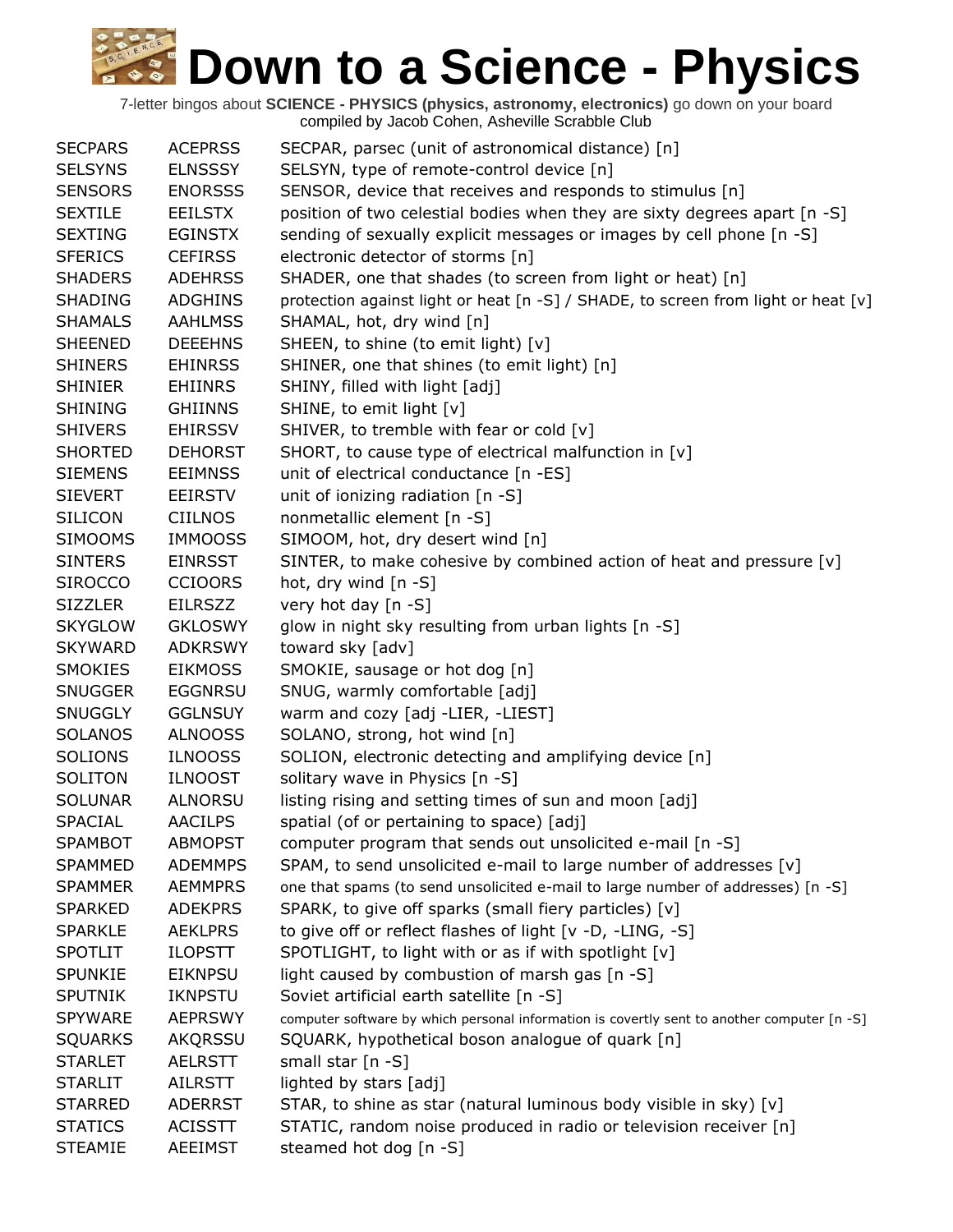| <b>STELLAR</b> | <b>AELLRST</b> | pertaining to stars [adj]                                                                     |
|----------------|----------------|-----------------------------------------------------------------------------------------------|
| <b>STROBED</b> | <b>BDEORST</b> | STROBE, to produce brief, high-intensity flashes of light [v]                                 |
| <b>STROBES</b> | <b>BEORSST</b> | STROBE, to produce brief, high-intensity flashes of light [v]                                 |
| <b>SUBCODE</b> | <b>BCDEOSU</b> | subdivision of code [n -S]                                                                    |
| <b>SUBCOOL</b> | <b>BCLOOSU</b> | to cool below freezing point without solidification [v -ED, -ING, -S]                         |
| <b>SUBMENU</b> | <b>BEMNSUU</b> | secondary list of options for computer [n -S]                                                 |
| <b>SUBNETS</b> | <b>BENSSTU</b> | SUBNET, system of interconnections within communications system [n]                           |
| <b>SUBZERO</b> | <b>BEORSUZ</b> | registering less than zero [adj]                                                              |
| <b>SUCKING</b> | <b>CGIKNSU</b> | SUCK, to draw in by establishing partial vacuum [v]                                           |
| <b>SUMMERS</b> | <b>EMMRSSU</b> | SUMMER, to pass summer (warmest season of year) [v]                                           |
| <b>SUNBATH</b> | <b>ABHNSTU</b> | exposure to sunlight [n -S]                                                                   |
| <b>SUNBEAM</b> | ABEMNSU        | beam of sunlight [n -S]                                                                       |
| <b>SUNDOGS</b> | <b>DGNOSSU</b> | SUNDOG, small rainbow (arc of spectral colors formed in sky) [n]                              |
| <b>SUNLESS</b> | <b>ELNSSSU</b> | having no sunlight [adj]                                                                      |
| <b>SUNLIKE</b> | <b>EIKLNSU</b> | resembling sun [adj]                                                                          |
| <b>SUNNIER</b> | <b>EINNRSU</b> | SUNNY, filled with sunlight [adj]                                                             |
| <b>SUNNILY</b> | <b>ILNNSUY</b> | SUNNY, filled with sunlight [adv]                                                             |
| <b>SUNRAYS</b> | <b>ANRSSUY</b> | SUNRAY, ray of sunlight [n]                                                                   |
| <b>SUNRISE</b> | <b>EINRSSU</b> | ascent of sun above horizon in morning [n -S]                                                 |
| <b>SUNROOM</b> | <b>MNOORSU</b> | room built to admit great amount of sunlight [n -S]                                           |
| <b>SUNSETS</b> | <b>ENSSSTU</b> | SUNSET, descent of sun below horizon in evening [n]                                           |
| <b>SUNSPOT</b> | <b>NOPSSTU</b> | dark spot on surface of sun [n -S]                                                            |
| <b>SUNWARD</b> | <b>ADNRSUW</b> | toward sun [adv]                                                                              |
| <b>SWELTER</b> | <b>EELRSTW</b> | to suffer from oppressive heat [v -ED, -ING, -S]                                              |
| <b>SWELTRY</b> | <b>ELRSTWY</b> | oppressively hot [adj -RIES, -RIEST]                                                          |
| <b>SWINGBY</b> | <b>BGINSWY</b> | mission in which spacecraft uses planet's gravitational pull for making course changes [n -S] |
| <b>SYNCOMS</b> | <b>CMNOSSY</b> | SYNCOM, type of communications satellite [n]                                                  |
| <b>SYNTONY</b> | <b>NNOSTYY</b> | tuning of transmitters and receivers with each other [n -NIES]                                |
| <b>SYSTEMS</b> | <b>EMSSSTY</b> | SYSTEM, group of interacting elements forming unified whole [n]                               |
| SYZYGAL        | AGLSYYZ        | SYZYGY, configuration of earth, moon, and sun lying in straight line [adj]                    |
|                |                | T 7s - Physics (physics, astronomy, electronics)                                              |
| <b>TABBING</b> | <b>ABBGINT</b> | use of tab key on keyboard [n -S]                                                             |
| <b>TABLING</b> | <b>ABGILNT</b> | setting of data or information in tables (columns) [n -S                                      |
| <b>TACHYON</b> | <b>ACHNOTY</b> | theoretical subatomic particle [n -S]                                                         |
| <b>TAPINGS</b> | <b>AGINPST</b> | TAPING, act or instance of recording something on magnetic tape [n]                           |
| <b>TARDYON</b> | <b>ADNORTY</b> | subatomic particle that travels slower than speed of light [n -S]                             |
| <b>TASKBAR</b> | <b>AABKRST</b> | row of graphical controls on computer screen [n -S]                                           |
| <b>TECTITE</b> | <b>CEEITTT</b> | tektite (glassy body believed to be of meteoritic origin) [n -S]                              |
| <b>TEEVEES</b> | <b>EEEESTV</b> | TEEVEE, television [n]                                                                        |
| <b>TEKTITE</b> | EEIKTTT        | glassy body believed to be of meteoritic origin [n -S]                                        |
| <b>TELECOM</b> | <b>CEELMOT</b> | telecommunication $[n - S]$                                                                   |
| <b>TELEFAX</b> | <b>AEEFLTX</b> | to transmit graphic material over telephone lines [v -ED, -ING, -ES]                          |
| <b>TELEXED</b> | <b>DEEELTX</b> | TELEX, to send message by type of telegraphic system [v]                                      |
| <b>TELEXES</b> | <b>EEELSTX</b> | TELEX, to send message by type of telegraphic system [v]                                      |
| <b>TELLIES</b> | <b>EEILLST</b> | TELLY, television set [n]                                                                     |
| <b>TELNETS</b> | <b>EELNSTT</b> | TELNET, to access account over Internet using appropriate procedure [v]                       |
| <b>TEPIDLY</b> | <b>DEILPTY</b> | TEPID, moderately warm [adv]                                                                  |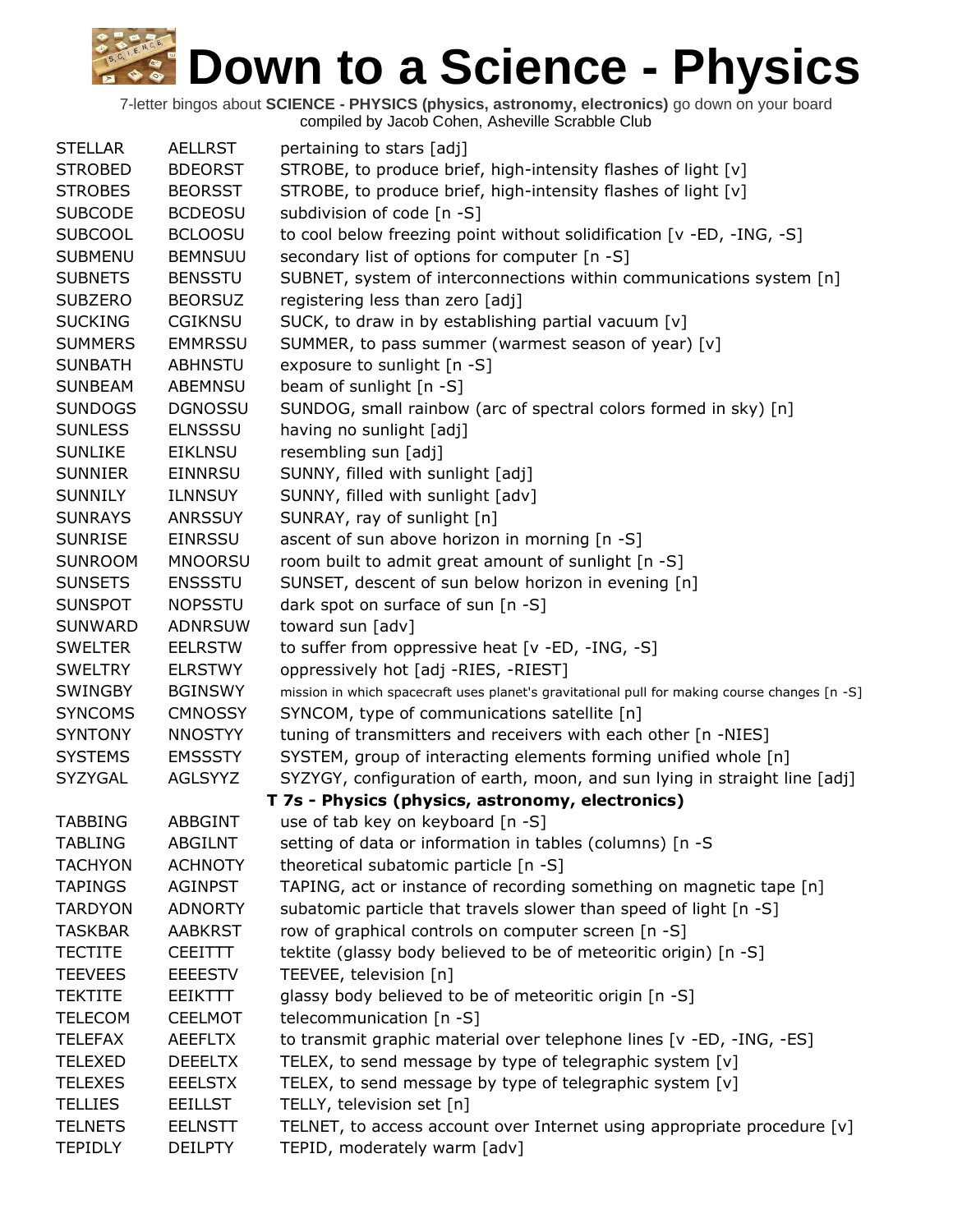| <b>TERAOHM</b> | <b>AEHMORT</b> | one trillion ohms [n -S]                                                                                                 |
|----------------|----------------|--------------------------------------------------------------------------------------------------------------------------|
| <b>TETRODE</b> | <b>DEEORTT</b> | type of electron tube [n -S]                                                                                             |
| <b>TEXTERS</b> | <b>EERSTTX</b> | TEXTER, one that texts (to send message from one cell phone to another) [n]                                              |
| <b>TEXTING</b> | <b>EGINTTX</b> | TEXT, to send message from one cell phone to another [v]                                                                 |
| <b>TEXTUAL</b> | <b>AELTTUX</b> | pertaining to text [adj]                                                                                                 |
| <b>THAWERS</b> | <b>AEHRSTW</b> | THAWER, one that thaws (to melt (to change from solid to liquid state by heat)) [n]                                      |
| <b>THAWING</b> | <b>AGHINTW</b> | melting of frozen substance [n -S] / THAW, to melt (to change from solid to liquid state by heat) [v]                    |
| <b>THERMAE</b> | <b>AEEHMRT</b> | hot springs [n THERMAE]                                                                                                  |
| <b>THERMAL</b> | <b>AEHLMRT</b> | rising mass of warm air [n -S]                                                                                           |
| <b>THERMEL</b> | <b>EEHLMRT</b> | device for temperature measurement [n -S]                                                                                |
|                |                |                                                                                                                          |
| <b>THERMES</b> | <b>EEHMRST</b> | THERME, therm (unit of quantity of heat) [n]                                                                             |
| <b>THERMIC</b> | <b>CEHIMRT</b> | pertaining to heat [adj]                                                                                                 |
| <b>THERMOS</b> | <b>EHMORST</b> | container used to keep liquids either hot or cold [n -SES]                                                               |
| <b>THORONS</b> | <b>HNOORST</b> | THORON, radioactive isotope of radon [n]                                                                                 |
| <b>TOASTED</b> | <b>ADEOSTT</b> | TOAST, to brown by exposure to heat [v]                                                                                  |
| <b>TOKAMAK</b> | <b>AAKKMOT</b> | doughnut-shaped nuclear reactor [n -S]                                                                                   |
| <b>TOKOMAK</b> | <b>AKKMOOT</b> | tokamak (doughnut-shaped nuclear reactor) [n -S]                                                                         |
| <b>TOOLBAR</b> | <b>ABLOORT</b> | row of icons on computer screen that activate functions [n -S]                                                           |
| <b>TORREFY</b> | <b>EFORRTY</b> | to subject to intense heat [v -FIED, -ING, -FIES]                                                                        |
| <b>TORRIFY</b> | <b>FIORRTY</b> | to torrefy (to subject to intense heat) [v -FIED, -ING, -FIES]                                                           |
| <b>TRAJECT</b> | <b>ACEJRTT</b> | to transmit (to send from one place or person to another) [v -ED, -ING, -S]                                              |
| <b>TRIMPOT</b> | <b>IMOPRTT</b> | small instrument for adjusting resistance or voltage [n -S]                                                              |
| <b>TRIODES</b> | <b>DEIORST</b> | TRIODE, type of electron tube [n]                                                                                        |
| <b>TROLAND</b> | <b>ADLNORT</b> | unit of measurement of retinal response to light [n -S]                                                                  |
| <b>TWINKLE</b> | <b>EIKLNTW</b> | to shine with flickering or sparkling light [v -D, -LING, -S]                                                            |
| <b>TWISTOR</b> | <b>IORSTTW</b> | complex variable in descriptions of space-time [n -S]                                                                    |
| <b>TYCHISM</b> | <b>CHIMSTY</b> | proposition that chance is operative in universe [n -S]                                                                  |
|                |                | U 7s - Physics (physics, astronomy, electronics)                                                                         |
| <b>UFOLOGY</b> | <b>FGLOOUY</b> | study of unidentified flying objects [n -GIES]                                                                           |
| <b>UNCODED</b> | CDDENOU        | coded [adj]                                                                                                              |
| <b>UNICOMS</b> | <b>CIMNOSU</b> | UNICOM, radio communications system at some airports [n]                                                                 |
| <b>UNTHAWS</b> | AHNSTUW        | UNTHAW, to thaw (to melt (to change from solid to liquid state by heat)) $[v]$                                           |
| <b>UNWAXED</b> | <b>ADENUWX</b> | not waxed (to coat with wax (natural, heat-sensitive substance)) [adj]                                                   |
| <b>UPLINKS</b> | IKLNPSU        | UPLINK, to transmit (data) to spacecraft or satellite $[v]$                                                              |
| <b>UPLOADS</b> | <b>ADLOPSU</b> | UPLOAD, to transfer information from small computer to larger computer $[v]$                                             |
| <b>UPTIMES</b> | <b>EIMSSTU</b> | UPTIME, time during which machinery is functioning [n]                                                                   |
| <b>URANIDE</b> | ADEINRU        | uranium (radioactive element) [n -S]                                                                                     |
| <b>URANIUM</b> | AIMNRUU        | radioactive element [n -S]                                                                                               |
|                |                |                                                                                                                          |
| <b>URANOUS</b> | ANORSUU        | pertaining to uranium (radioactive element) [adj]                                                                        |
| <b>URODELE</b> | DEELORU        | type of amphibian (cold-blooded animal that grows from juvenile water-breathing form to adult air-breathing form) [n -S] |
|                |                | V 7s - Physics (physics, astronomy, electronics)                                                                         |
| <b>VACUITY</b> | <b>ACITUVY</b> | empty space [n -TIES]                                                                                                    |
| <b>VACUUMS</b> | <b>ACMSUUV</b> | VACUUM, space entirely devoid of matter [n]                                                                              |
| <b>VALENCE</b> | <b>ACEELNV</b> | degree of combining power of element or radical [n -S]                                                                   |
| <b>VALENCY</b> | <b>ACELNVY</b> | valence (degree of combining power of element or radical) [n -CIES]                                                      |
| <b>VECTORS</b> | <b>CEORSTV</b> | VECTOR, to guide in flight by means of radioed directions [v]                                                            |
| <b>VEEJAYS</b> | <b>AEEJSVY</b> | VEEJAY, announcer on program of music videos [n]                                                                         |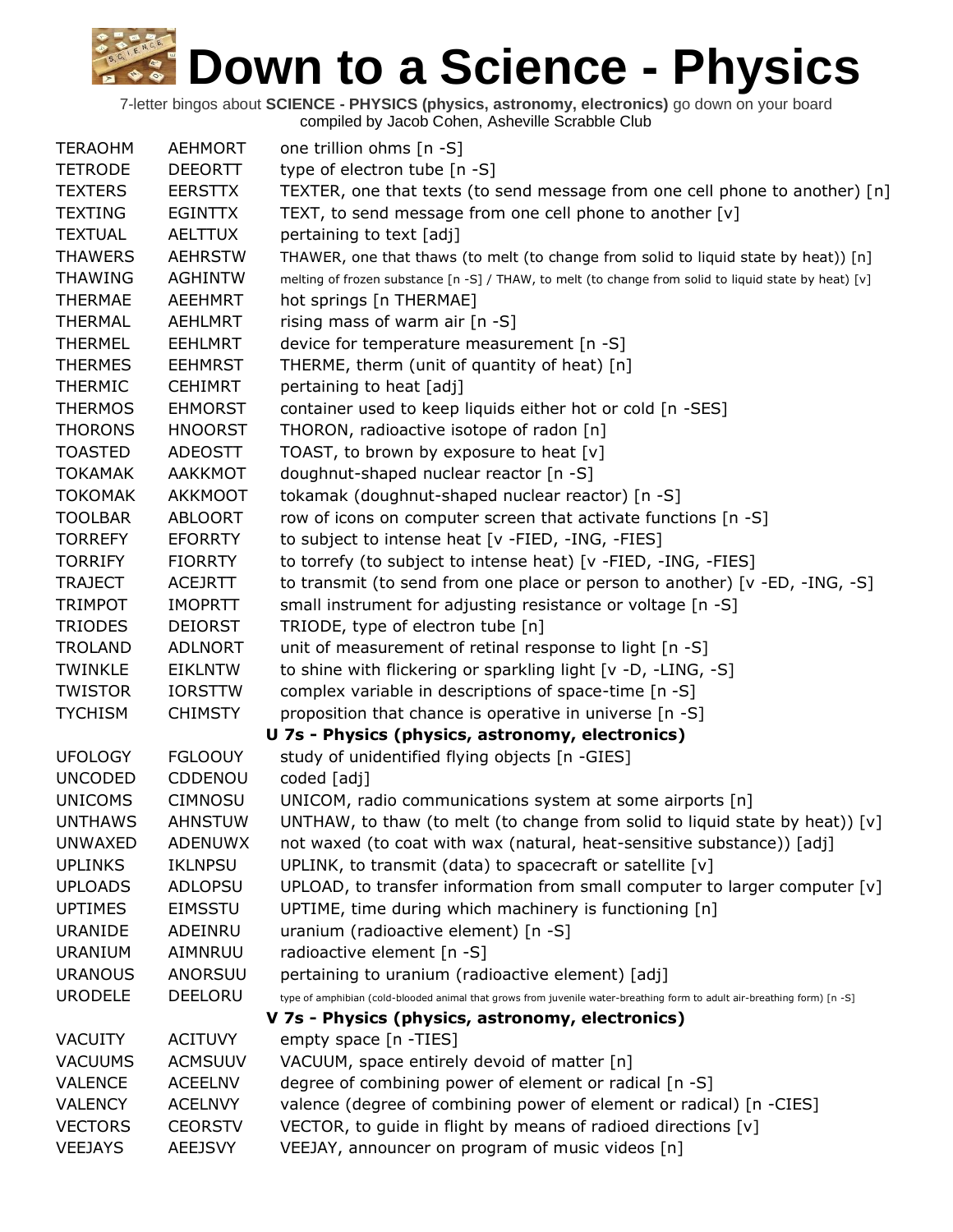| <b>VIDEOED</b>                                   | <b>DDEEIOV</b> | VIDEO, to record visual images on magnetic tape or disc [v]                                  |  |  |  |
|--------------------------------------------------|----------------|----------------------------------------------------------------------------------------------|--|--|--|
| <b>VIDICON</b>                                   | <b>CDIINOV</b> | type of television camera tube [n -S]                                                        |  |  |  |
| <b>VIDIOTS</b>                                   | DIIOSTV        | VIDIOT, habitual, undiscriminating viewer of television [n]                                  |  |  |  |
| <b>VLOGGED</b>                                   | <b>DEGGLOV</b> | VLOG, to blog video material [v]                                                             |  |  |  |
| <b>VLOGGER</b>                                   | <b>EGGLORV</b> | one that vlogs (to blog video material) [n -S]                                               |  |  |  |
| <b>VOCODER</b>                                   | <b>CDEOORV</b> | electronic device used in transmitting speech signals [n -S]                                 |  |  |  |
| <b>VODCAST</b>                                   | <b>ACDOSTV</b> | to make video files available for download over Internet [v VODCAST or -ED, -ING, -S]        |  |  |  |
| <b>VOLTAGE</b>                                   | <b>AEGLOTV</b> | electromotive force expressed in volts [n -S]                                                |  |  |  |
| <b>VOLTAIC</b>                                   | <b>ACILOTV</b> | VOLTAISM, electricity produced by chemical action [adj]                                      |  |  |  |
| W 7s - Physics (physics, astronomy, electronics) |                |                                                                                              |  |  |  |
| <b>WAREZES</b>                                   | <b>AEERSWZ</b> | WAREZ, illegally copied software [n]                                                         |  |  |  |
| <b>WARMERS</b>                                   | <b>AEMRRSW</b> | WARMER, one that warms (to make warm) [n]                                                    |  |  |  |
| <b>WARMEST</b>                                   | <b>AEMRSTW</b> | WARM, moderately hot [adj]                                                                   |  |  |  |
| WARMING                                          | AGIMNRW        | act or instance of making something warm [n -S] / WARM, to make warm [v]                     |  |  |  |
| <b>WARMISH</b>                                   | AHIMRSW        | somewhat warm [adj]                                                                          |  |  |  |
| <b>WARMTHS</b>                                   | <b>AHMRSTW</b> | WARMTH, warmness (state of being warm (moderately hot)) [n]                                  |  |  |  |
| <b>WARMUPS</b>                                   | <b>AMPRSUW</b> | WARMUP, preparatory exercise or procedure [n]                                                |  |  |  |
| <b>WATTAGE</b>                                   | AAEGTTW        | amount of power in terms of watts [n -S]                                                     |  |  |  |
| WAVELET                                          | <b>AEELTVW</b> | small wave [n -S]                                                                            |  |  |  |
| <b>WAVICLE</b>                                   | <b>ACEILVW</b> | subatomic particle that can act like both wave and particle [n -S]                           |  |  |  |
| WAVIEST                                          | <b>AEISTVW</b> | WAVY, having waves [adj]                                                                     |  |  |  |
| WAXABLE                                          | AABELWX        | WAX, to coat with wax (natural, heat-sensitive substance) [adj]                              |  |  |  |
| <b>WEAKONS</b>                                   | <b>AEKNOSW</b> | WEAKON, subatomic particle [n]                                                               |  |  |  |
| <b>WEBCAMS</b>                                   | <b>ABCEMSW</b> | WEBCAM, camera used for transmitting live images over World Wide Web [n]                     |  |  |  |
| <b>WEBCAST</b>                                   | <b>ABCESTW</b> | to transmit sound and images via World Wide Web [v -ED, -ING, -S]                            |  |  |  |
| WEBINAR                                          | ABEINRW        | live interactive educational presentation conducted on website [n -S]                        |  |  |  |
| <b>WEBLOGS</b>                                   | <b>BEGLOSW</b> | WEBLOG, website that contains online personal journal [n]                                    |  |  |  |
| <b>WEBPAGE</b>                                   | <b>ABEEGPW</b> | single document on World Wide Web [n -S]                                                     |  |  |  |
| <b>WEBSITE</b>                                   | <b>BEEISTW</b> | set of interconnected webpages maintained by individual or organization [n -S]               |  |  |  |
| WEBZINE                                          | <b>BEEINWZ</b> | magazine published on Internet [n -S]                                                        |  |  |  |
| WEIGHED                                          | <b>DEEGHIW</b> | WEIGH, to determine weight of [v]                                                            |  |  |  |
| <b>WELDERS</b>                                   | <b>DEELRSW</b> | WELDER, one that welds (to join by applying heat) [n]                                        |  |  |  |
| WELDING                                          | <b>DEGILNW</b> | WELD, to join by applying heat $[v]$                                                         |  |  |  |
| <b>WELDORS</b>                                   | <b>DELORSW</b> | WELDOR, welder (one that welds (to join by applying heat)) [n]                               |  |  |  |
| <b>WELKINS</b>                                   | <b>EIKLNSW</b> | WELKIN, sky [n]                                                                              |  |  |  |
| <b>WETSUIT</b>                                   | <b>EISTTUW</b> | close-fitting rubberlike suit worn in cold water by skin divers [n -S]                       |  |  |  |
| <b>WETWARE</b>                                   | <b>AEERTWW</b> | human brain when considered functionally equivalent to computer [n -S]                       |  |  |  |
| <b>WINTERS</b>                                   | <b>EINRSTW</b> | WINTER, to pass winter (coldest season of year) [v]                                          |  |  |  |
| WIREMAN                                          | <b>AEIMNRW</b> | one who makes or works with wire [n -MEN]                                                    |  |  |  |
| <b>WIRETAP</b>                                   | AEIPRTW        | to intercept messages by means of concealed monitoring device [v -PED, -PING, -S]            |  |  |  |
| WIREWAY                                          | AEIRWWY        | tube for protecting electric wires [n -S]                                                    |  |  |  |
| WIRINGS                                          | <b>GIINRSW</b> | WIRING, system of electric wires [n]                                                         |  |  |  |
| <b>WYSIWYG</b>                                   | <b>GISWWYY</b> | denoting text on display screen that exactly corresponds to its appearance on printout [adj] |  |  |  |
|                                                  |                | X 7s - Physics (physics, astronomy, electronics)                                             |  |  |  |
|                                                  |                | Y 7s - Physics (physics, astronomy, electronics)                                             |  |  |  |
|                                                  |                | Z 7s - Physics (physics, astronomy, electronics)                                             |  |  |  |
| <b>ZAPPERS</b>                                   | <b>AEPPRSZ</b> | ZAPPER, device that zaps [n]                                                                 |  |  |  |